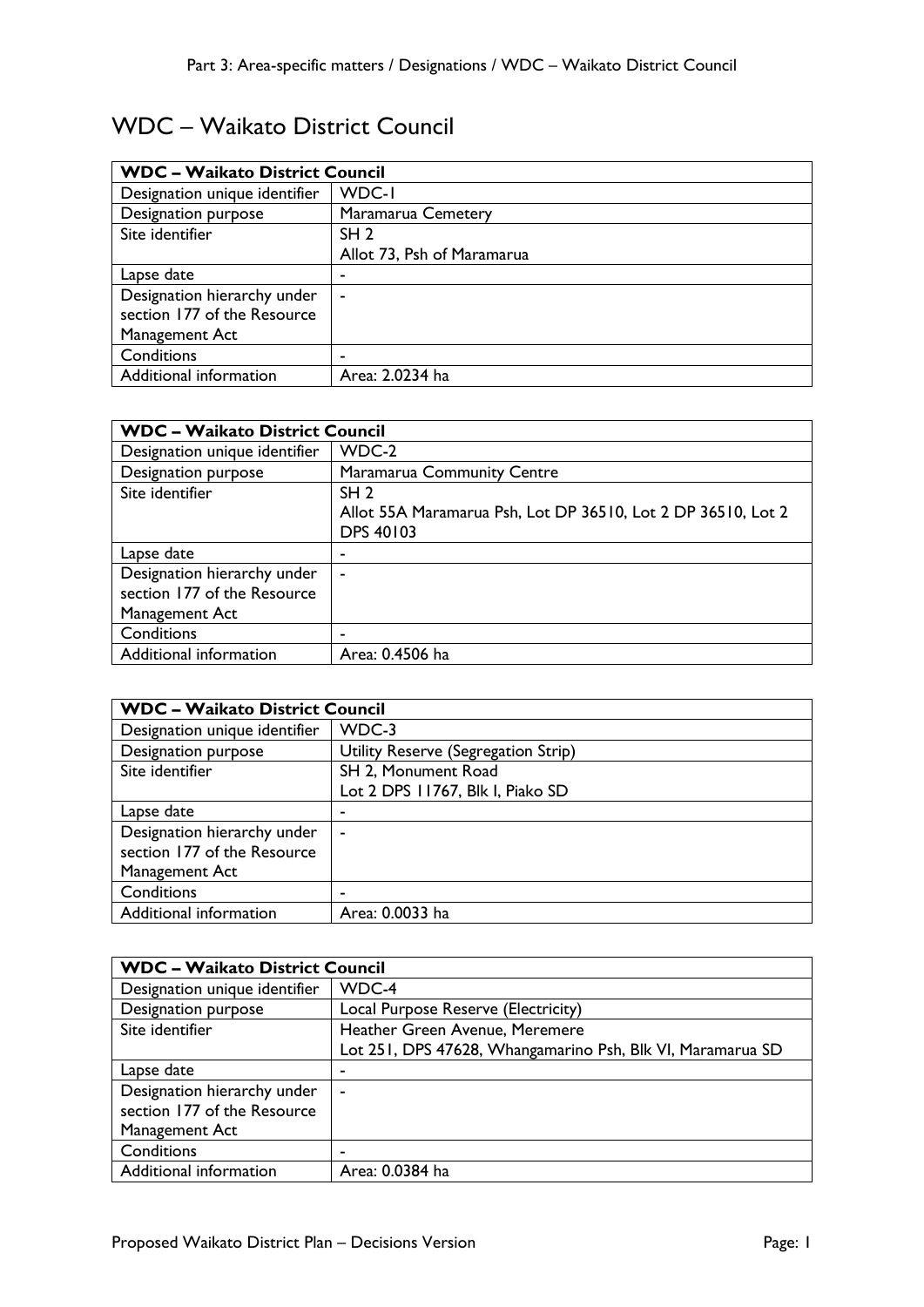| <b>WDC - Waikato District Council</b> |                                     |
|---------------------------------------|-------------------------------------|
| Designation unique identifier         | WDC-5                               |
| Designation purpose                   | Local Purpose Reserve (Drainage)    |
| Site identifier                       | Heather Green Avenue, Meremere      |
|                                       | Lot 99, DPS 47629, Whangamarino Psh |
| Lapse date                            |                                     |
| Designation hierarchy under           | $\blacksquare$                      |
| section 177 of the Resource           |                                     |
| Management Act                        |                                     |
| Conditions                            | ٠                                   |
| Additional information                | Area: 0.1239 ha                     |

| <b>WDC - Waikato District Council</b> |                                    |
|---------------------------------------|------------------------------------|
| Designation unique identifier         | WDC-6                              |
| Designation purpose                   | Local Purpose Reserve (Drainage)   |
| Site identifier                       | Heather Green Avenue, Meremere     |
|                                       | Lot 98 DPS 47629, Whangamarino Psh |
| Lapse date                            |                                    |
| Designation hierarchy under           | ۰                                  |
| section 177 of the Resource           |                                    |
| Management Act                        |                                    |
| Conditions                            |                                    |
| Additional information                | Area: 0.1239 ha                    |

| <b>WDC - Waikato District Council</b> |                                             |
|---------------------------------------|---------------------------------------------|
| Designation unique identifier         | <b>WDC-7 Heather Green Avenue, Meremere</b> |
| Designation purpose                   | Local Purpose Reserve (Water Supply)        |
| Site identifier                       | Heather Green Avenue, Meremere              |
|                                       | Lot 253, DPS 48226, Whangamarino Psh        |
| Lapse date                            |                                             |
| Designation hierarchy under           | $\blacksquare$                              |
| section 177 of the Resource           |                                             |
| Management Act                        |                                             |
| Conditions                            | -                                           |
| Additional information                | Area: 0.6209 ha                             |

| <b>WDC - Waikato District Council</b> |                                      |
|---------------------------------------|--------------------------------------|
| Designation unique identifier         | WDC-8                                |
| Designation purpose                   | Local Purpose Reserve (Drainage)     |
| Site identifier                       | Taniwha Street, , Meremere           |
|                                       | Lot 258, DPS 49676, Whangamarino Psh |
| Lapse date                            | ٠                                    |
| Designation hierarchy under           | $\sim$                               |
| section 177 of the Resource           |                                      |
| Management Act                        |                                      |
| Conditions                            |                                      |
| Additional information                | Area: 0.0342 ha                      |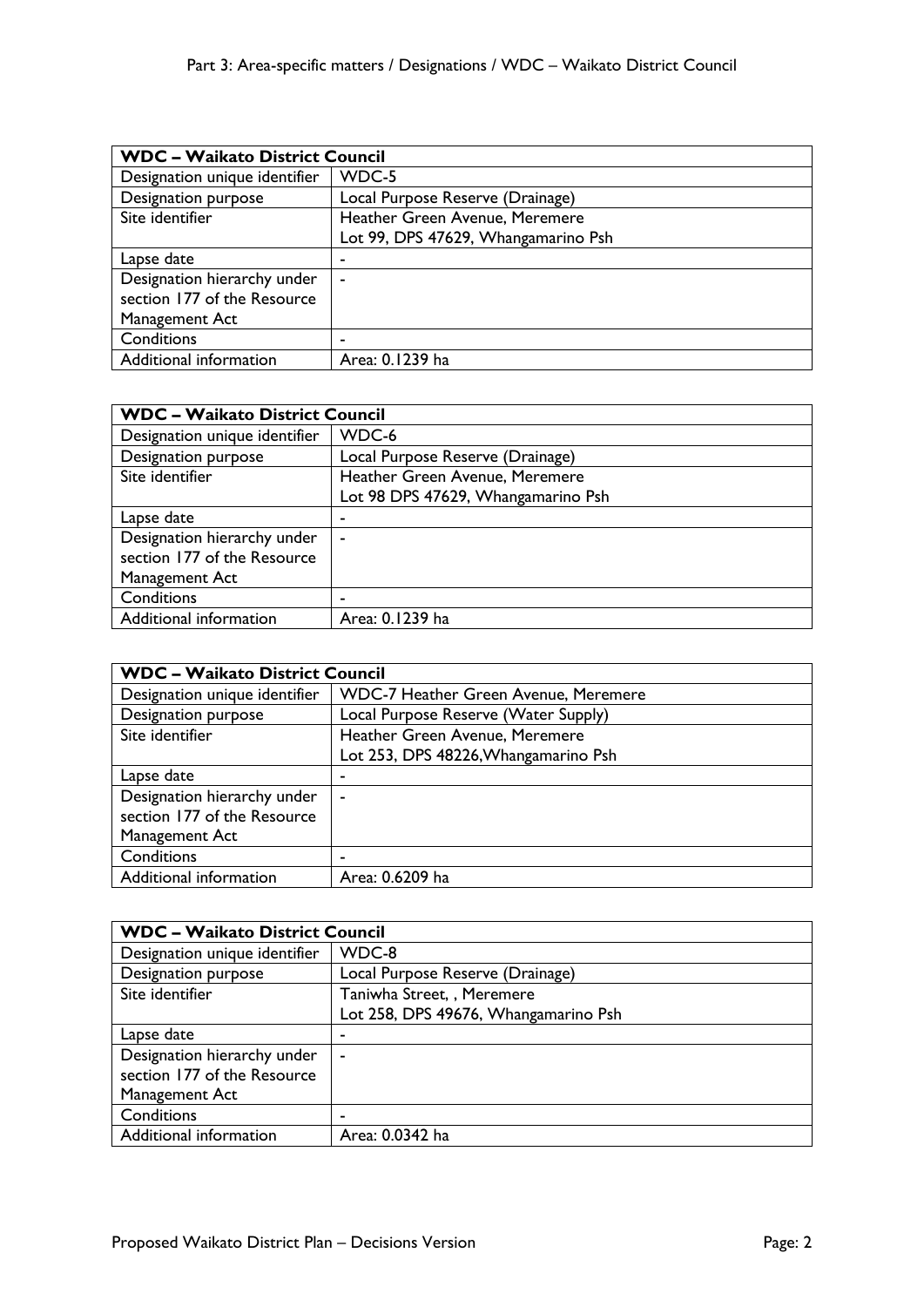| <b>WDC - Waikato District Council</b> |                             |
|---------------------------------------|-----------------------------|
| Designation unique identifier         | WDC-9                       |
| Designation purpose                   | Segregation Strip           |
| Site identifier                       | SH I, Te Puea Avenue        |
|                                       | Allot 756, Whangamarino Psh |
| Lapse date                            | -                           |
| Designation hierarchy under           | ۰                           |
| section 177 of the Resource           |                             |
| Management Act                        |                             |
| Conditions                            | ۰                           |
| Additional information                | Area: 0.0061 ha             |

| <b>WDC - Waikato District Council</b> |                                     |
|---------------------------------------|-------------------------------------|
| Designation unique identifier         | <b>WDC-10</b>                       |
| Designation purpose                   | Local Purpose Reserve (Electricity) |
| Site identifier                       | Te Puea Ave, Meremere               |
|                                       | Lot 1, DPS 46836                    |
| Lapse date                            |                                     |
| Designation hierarchy under           | ۰                                   |
| section 177 of the Resource           |                                     |
| Management Act                        |                                     |
| Conditions                            |                                     |
| Additional information                | Area: 0.022 ha                      |

| <b>WDC - Waikato District Council</b> |                             |
|---------------------------------------|-----------------------------|
| Designation unique identifier         | WDC-II                      |
| Designation purpose                   | <b>Waerenga Cemetery</b>    |
| Site identifier                       | Keith Road, Waerenga        |
|                                       | Allot 341, Whangamarino Psh |
| Lapse date                            |                             |
| Designation hierarchy under           | ٠                           |
| section 177 of the Resource           |                             |
| Management Act                        |                             |
| Conditions                            |                             |
| Additional information                | Area: 2.0234 ha             |

| <b>WDC - Waikato District Council</b> |                                       |
|---------------------------------------|---------------------------------------|
| Designation unique identifier         | $WDC-12$                              |
| Designation purpose                   | <b>Water Treatment Plant</b>          |
| Site identifier                       | Hall Road, Te Kauwhata                |
|                                       | Pt Allots 113 & 373, Whangamarino Psh |
| Lapse date                            | ٠                                     |
| Designation hierarchy under           | ۰                                     |
| section 177 of the Resource           |                                       |
| Management Act                        |                                       |
| Conditions                            | -                                     |
| Additional information                | Area: 0.3833 ha                       |

| <b>WDC - Waikato District Council</b>  |  |
|----------------------------------------|--|
| Designation unique identifier   WDC-13 |  |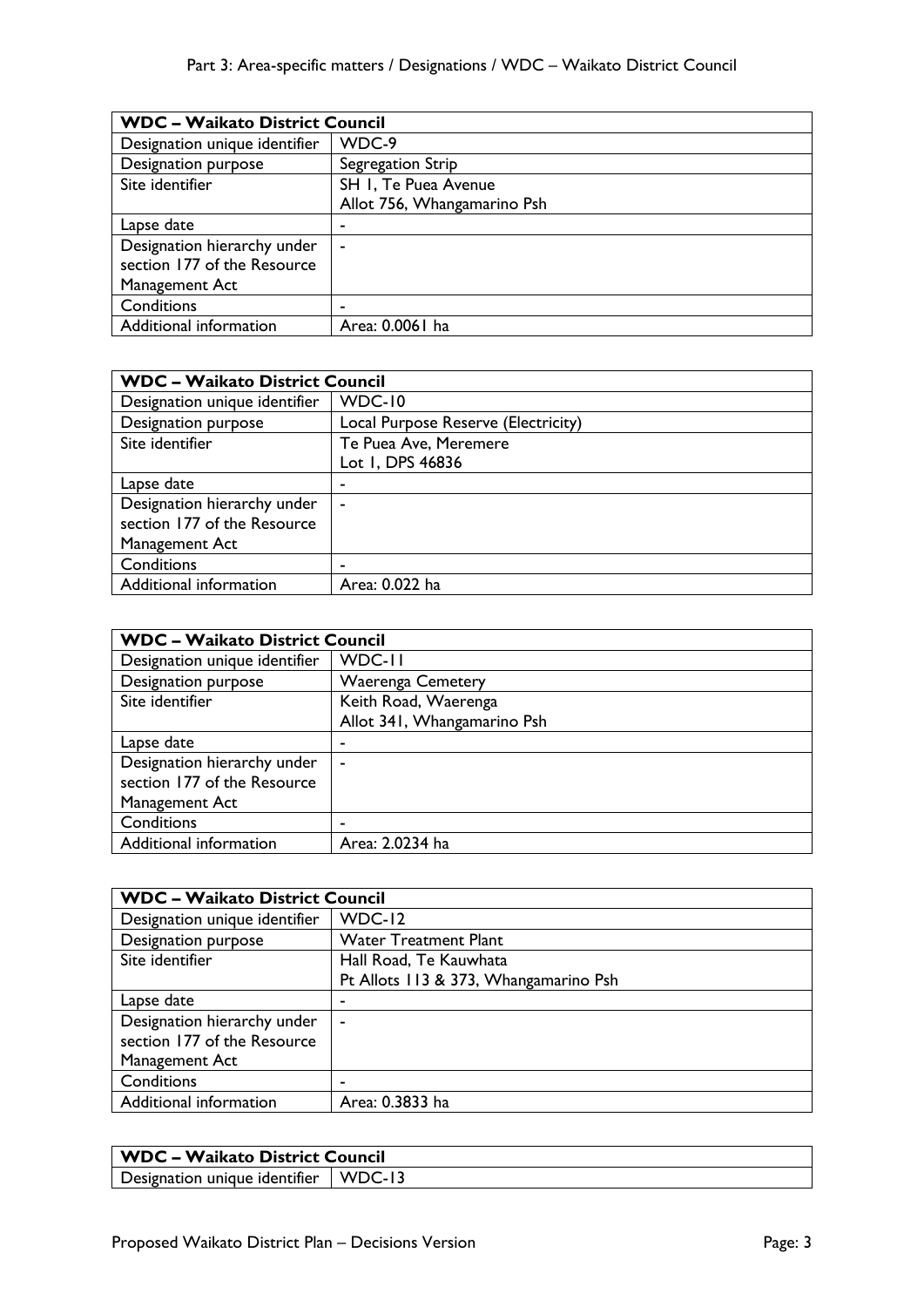| Designation purpose         | Limited Access Road, SHI and Proposed Road Widening          |
|-----------------------------|--------------------------------------------------------------|
| Site identifier             | Ohinewai North Road, Ohinewai South Road (old SHI alignment) |
| Lapse date                  |                                                              |
| Designation hierarchy under | $\sim$                                                       |
| section 177 of the Resource |                                                              |
| Management Act              |                                                              |
| Conditions                  |                                                              |
| Additional information      | More detail map in former district plan maps 90 a, b & c     |

| <b>WDC - Waikato District Council</b> |                                             |
|---------------------------------------|---------------------------------------------|
| Designation unique identifier         | WDC-14                                      |
| Designation purpose                   | <b>Refuse Transfer Station</b>              |
| Site identifier                       | Rata Street, Te Kauwhata                    |
|                                       | Part of Secs 26, 32, 33 Te Kauwhata Suburbs |
| Lapse date                            | ٠                                           |
| Designation hierarchy under           | ۰                                           |
| section 177 of the Resource           |                                             |
| Management Act                        |                                             |
| Conditions                            | ۰                                           |
| Additional information                | n/a                                         |

| <b>WDC - Waikato District Council</b> |                                                                |
|---------------------------------------|----------------------------------------------------------------|
| Designation unique identifier         | WDC-15                                                         |
| Designation purpose                   | Wastewater Treatment/Landfill                                  |
| Site identifier                       | Rimu Street, Te Kauwhata                                       |
|                                       | Part of Secs 26, 27 and Secs 32, 33 Te Kauwhata Suburbs, Lot 2 |
|                                       | DPS 69450, Sec 1 SO 61508                                      |
| Lapse date                            |                                                                |
| Designation hierarchy under           |                                                                |
| section 177 of the Resource           |                                                                |
| Management Act                        |                                                                |
| Conditions                            |                                                                |
| Additional information                | n/a                                                            |

| <b>WDC - Waikato District Council</b> |                                           |
|---------------------------------------|-------------------------------------------|
| Designation unique identifier         | WDC-16                                    |
| Designation purpose                   | <b>Rangiriri Cemetery</b>                 |
| Site identifier                       | Te Wheoro Road, Meremere                  |
|                                       | Pt Allot 11, Suburbs of Rangiriri SO 2781 |
| Lapse date                            | -                                         |
| Designation hierarchy under           | $\overline{\phantom{0}}$                  |
| section 177 of the Resource           |                                           |
| Management Act                        |                                           |
| Conditions                            |                                           |
| Additional information                | Area: 1.0466 ha                           |

| <b>WDC - Waikato District Council</b> |                       |
|---------------------------------------|-----------------------|
| Designation unique identifier         | WDC-17                |
| Designation purpose                   | <b>District Pound</b> |
| Site identifier                       | SH 1 / Rangiriri      |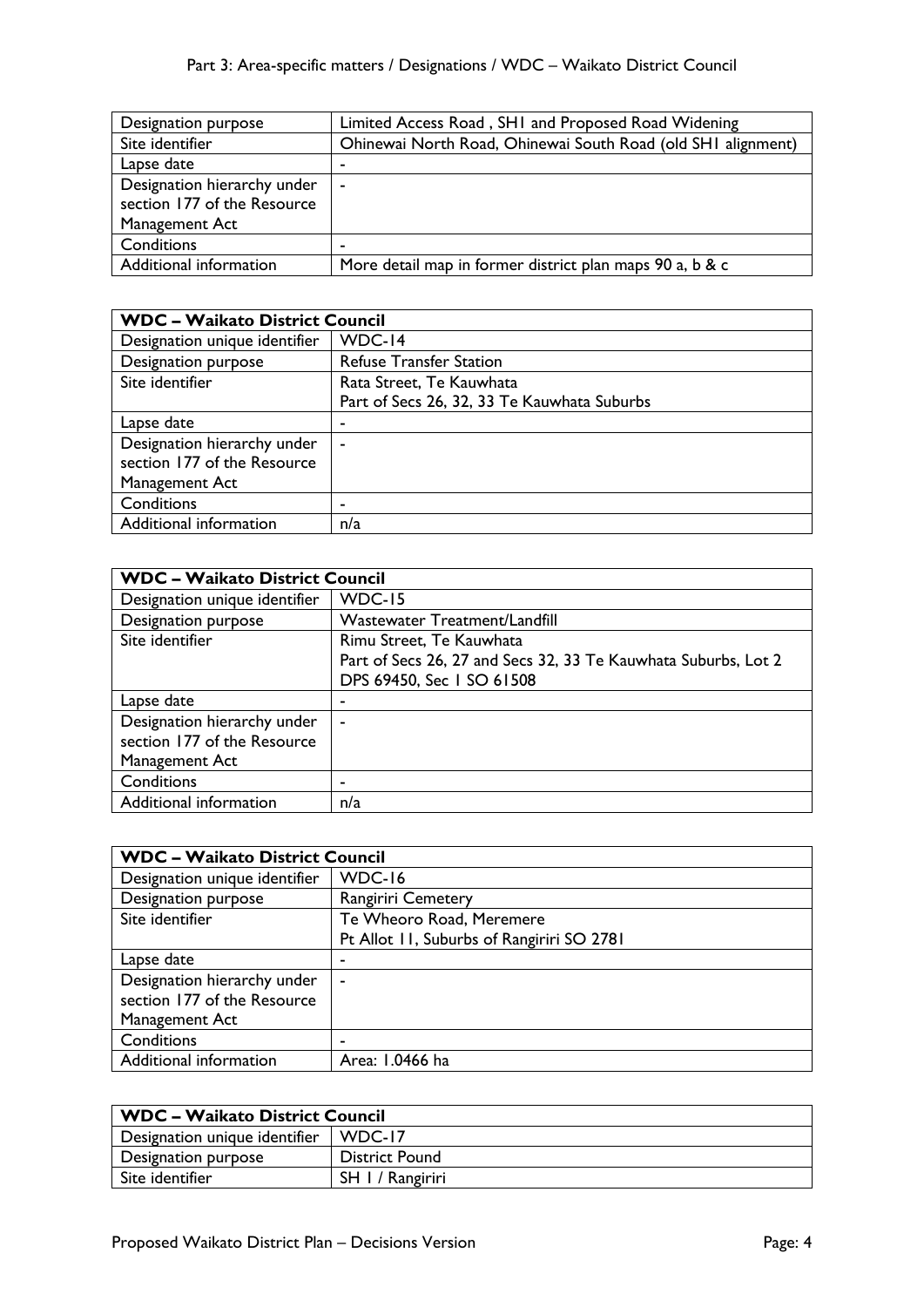|                             | Allot 837, Town of Rangiriri, Pts Section 90, Rangiriri Village, Lot<br>I, DPS 40383 |
|-----------------------------|--------------------------------------------------------------------------------------|
| Lapse date                  |                                                                                      |
| Designation hierarchy under | $\sim$                                                                               |
| section 177 of the Resource |                                                                                      |
| Management Act              |                                                                                      |
| Conditions                  |                                                                                      |
| Additional information      | Area: 1.0356 ha                                                                      |

| <b>WDC - Waikato District Council</b> |                             |
|---------------------------------------|-----------------------------|
| Designation unique identifier         | WDC-18                      |
| Designation purpose                   | Matahuru Cemetery           |
| Site identifier                       | Waiterimu Road              |
|                                       | Allot 42B, Whangamarino Psh |
| Lapse date                            | ٠                           |
| Designation hierarchy under           | ۰                           |
| section 177 of the Resource           |                             |
| Management Act                        |                             |
| Conditions                            | -                           |
| Additional information                | Area: 2.0234 ha             |

| <b>WDC - Waikato District Council</b> |                                                              |
|---------------------------------------|--------------------------------------------------------------|
| Designation unique identifier         | WDC-19                                                       |
| Designation purpose                   | <b>Huntly Cemetery</b>                                       |
| Site identifier                       | <b>Great South Road</b>                                      |
|                                       | Pt Allot 14A, Lot 2-3 Deposited Plan South Auckland 3800, CT |
|                                       | 615329 (reference 1000059)                                   |
| Lapse date                            |                                                              |
| Designation hierarchy under           | $\blacksquare$                                               |
| section 177 of the Resource           |                                                              |
| Management Act                        |                                                              |
| Conditions                            | $\overline{\phantom{a}}$                                     |
| Additional information                | Area: 4.093 ha                                               |

| <b>WDC - Waikato District Council</b> |                                     |
|---------------------------------------|-------------------------------------|
| Designation unique identifier         | <b>WDC-20</b>                       |
| Designation purpose                   | Recreation Reserve (Camping Ground) |
| Site identifier                       | Harlock Place                       |
|                                       | Lot 44, DPS 22512                   |
| Lapse date                            |                                     |
| Designation hierarchy under           | $\sim$                              |
| section 177 of the Resource           |                                     |
| Management Act                        |                                     |
| Conditions                            | -                                   |
| Additional information                | Area: 1.0572 ha                     |

| <b>WDC - Waikato District Council</b> |                       |
|---------------------------------------|-----------------------|
| Designation unique identifier         | WDC-21                |
| Designation purpose                   | Memorial Hall         |
| Site identifier                       | Wright Street, Huntly |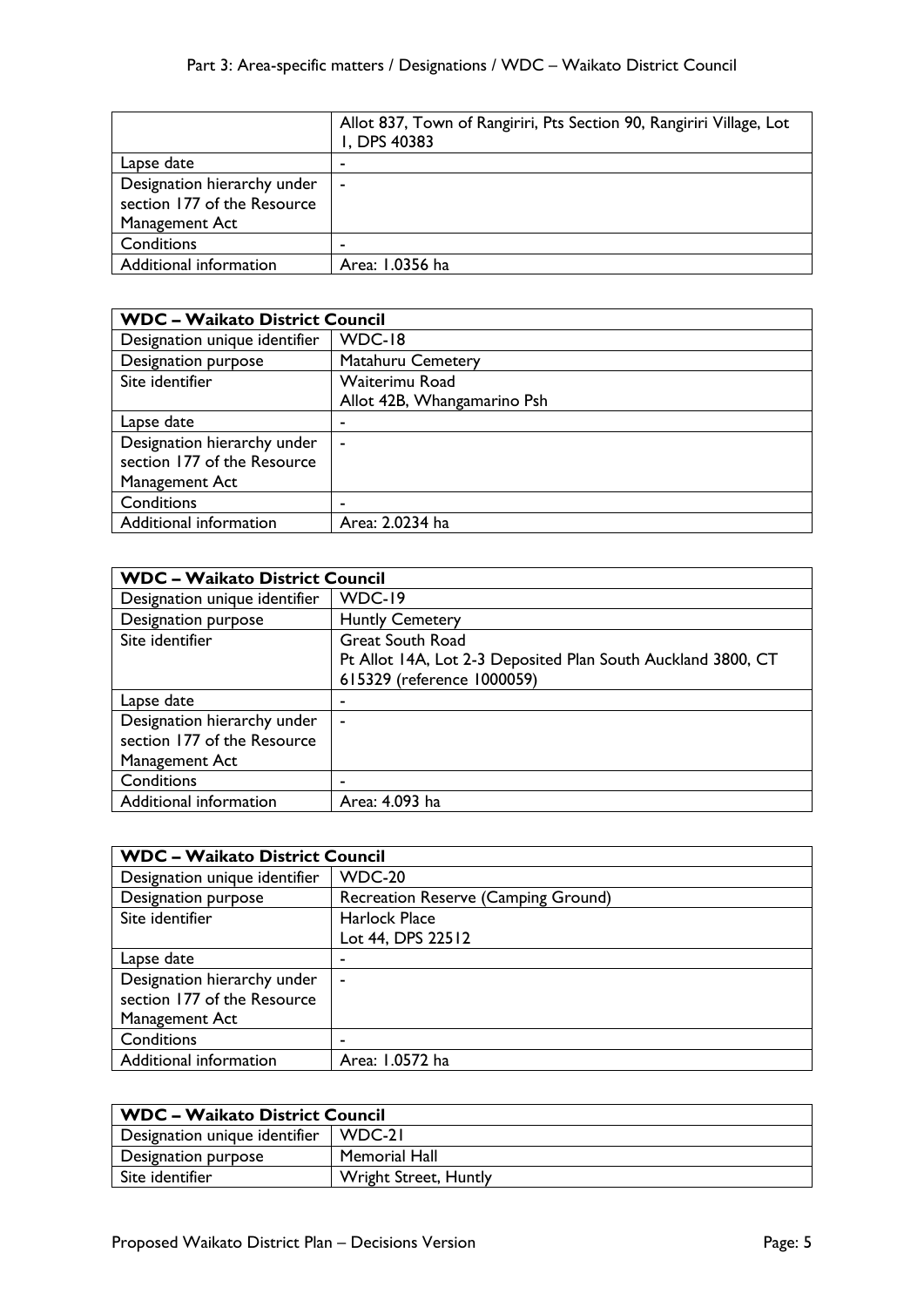|                                                            | Lots 11 - 13, DPS 4896 |
|------------------------------------------------------------|------------------------|
| Lapse date                                                 |                        |
| Designation hierarchy under<br>section 177 of the Resource | $\blacksquare$         |
| Management Act                                             |                        |
| Conditions                                                 |                        |
| Additional information                                     | Area: 0.3502 ha        |

| <b>WDC - Waikato District Council</b> |                                                         |
|---------------------------------------|---------------------------------------------------------|
| Designation unique identifier         | <b>WDC-22</b>                                           |
| Designation purpose                   | Recreation/Drainage Reserve                             |
| Site identifier                       | Parry Street, Huntly<br>Lot I DPS 9787, Lot 2 DPS 44246 |
| Lapse date                            | -                                                       |
| Designation hierarchy under           | ٠                                                       |
| section 177 of the Resource           |                                                         |
| Management Act                        |                                                         |
| Conditions                            | ۰                                                       |
| Additional information                | Area: 0.8314 ha                                         |

| <b>WDC - Waikato District Council</b> |                        |
|---------------------------------------|------------------------|
| Designation unique identifier         | <b>WDC-23</b>          |
| Designation purpose                   | <b>Water Reservoir</b> |
| Site identifier                       | Upland Road, Huntly    |
|                                       | Lot 1, DP 2406         |
| Lapse date                            | -                      |
| Designation hierarchy under           | ۰                      |
| section 177 of the Resource           |                        |
| Management Act                        |                        |
| Conditions                            |                        |
| Additional information                | Area: 0.1780 ha        |

| <b>WDC - Waikato District Council</b> |                                 |
|---------------------------------------|---------------------------------|
| Designation unique identifier         | WDC-24                          |
| Designation purpose                   | <b>Water Treatment Purposes</b> |
| Site identifier                       | Jackson Road, Huntly            |
|                                       | Lot 1, DPS 5836                 |
| Lapse date                            | ۰                               |
| Designation hierarchy under           | $\blacksquare$                  |
| section 177 of the Resource           |                                 |
| Management Act                        |                                 |
| Conditions                            | ٠                               |
| Additional information                | Area: 0.4882 ha                 |

| <b>WDC - Waikato District Council</b> |                           |
|---------------------------------------|---------------------------|
| Designation unique identifier         | WDC-25                    |
| Designation purpose                   | <b>Water Reservoir</b>    |
| Site identifier                       | Kimihia Road, Huntly      |
|                                       | Pt Allot 735, Taupiri Psh |
| Lapse date                            |                           |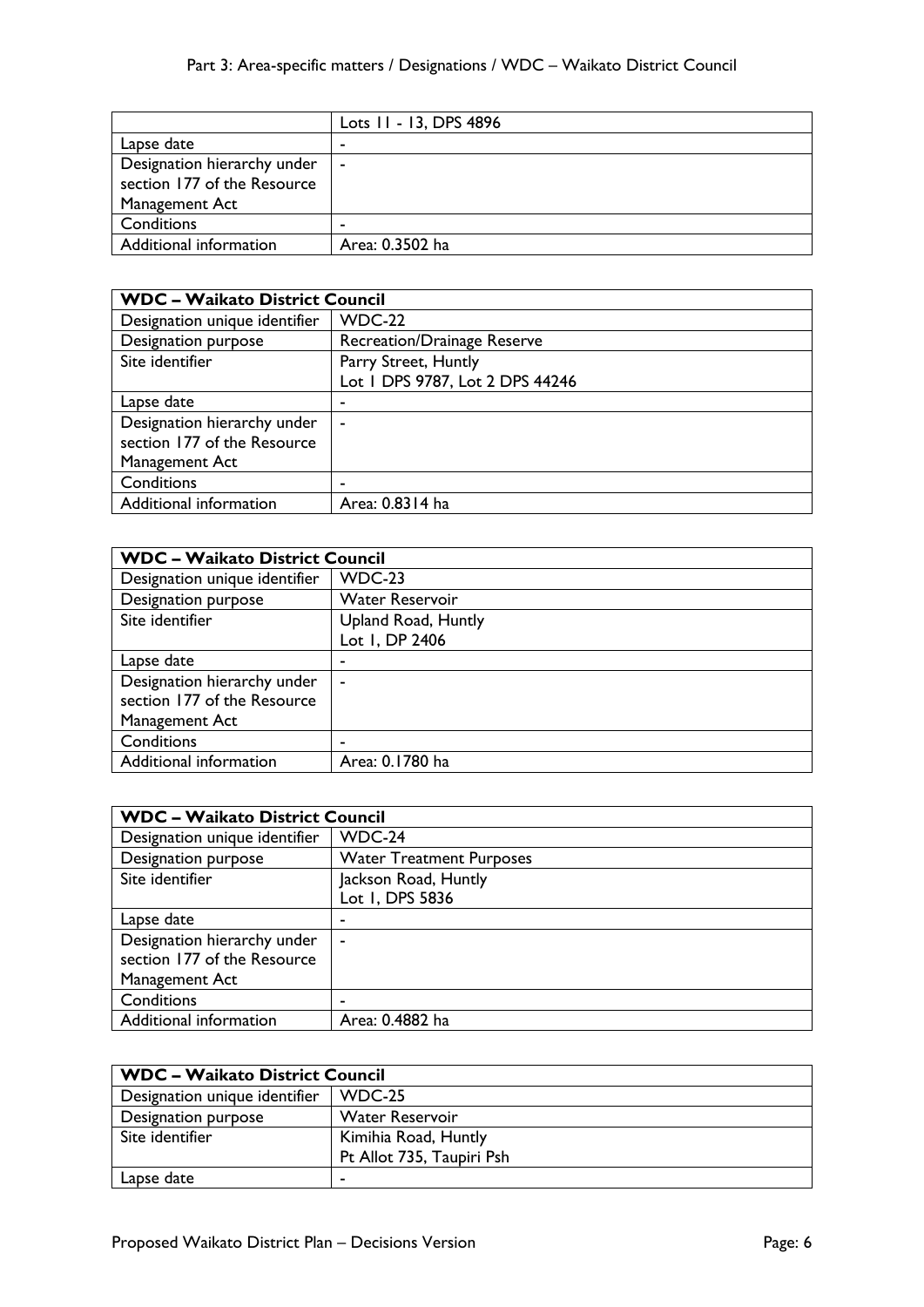| Designation hierarchy under | $\blacksquare$  |
|-----------------------------|-----------------|
| section 177 of the Resource |                 |
| Management Act              |                 |
| Conditions                  |                 |
| Additional information      | Area: 0.2031 ha |

| <b>WDC - Waikato District Council</b> |                                                                   |
|---------------------------------------|-------------------------------------------------------------------|
| Designation unique identifier         | WDC-26                                                            |
| Designation purpose                   | <b>Wastewater Treatment Plant</b>                                 |
| Site identifier                       | Eastmine Road and McVie Road                                      |
|                                       | Pt 886, SO 58394, Pt Allots 11, 16, 812 and 814 Parish of Taupiri |
| Lapse date                            | ٠                                                                 |
| Designation hierarchy under           | ۰                                                                 |
| section 177 of the Resource           |                                                                   |
| Management Act                        |                                                                   |
| Conditions                            | ٠                                                                 |
| Additional information                | Area: 31.7 ha                                                     |

| <b>WDC - Waikato District Council</b> |                                                         |
|---------------------------------------|---------------------------------------------------------|
| Designation unique identifier         | <b>WDC-27</b>                                           |
| Designation purpose                   | Landfill/Refuse Transfer Station                        |
| Site identifier                       | McVie Road                                              |
|                                       | Pt Sec 1 SO 60419 Blk XII Rangiriri SD, Sec 1 SO 317635 |
| Lapse date                            |                                                         |
| Designation hierarchy under           | ٠                                                       |
| section 177 of the Resource           |                                                         |
| Management Act                        |                                                         |
| Conditions                            |                                                         |
| Additional information                | Area: 19.0 ha                                           |

| <b>WDC - Waikato District Council</b> |                               |
|---------------------------------------|-------------------------------|
| Designation unique identifier         | WDC-28                        |
| Designation purpose                   | <b>Orini Community Centre</b> |
| Site identifier                       | Orini Road                    |
|                                       | All DP 7698.                  |
| Lapse date                            |                               |
| Designation hierarchy under           | $\blacksquare$                |
| section 177 of the Resource           |                               |
| Management Act                        |                               |
| Conditions                            |                               |
| Additional information                | Area: 0.2023 ha               |

| <b>WDC - Waikato District Council</b> |                       |
|---------------------------------------|-----------------------|
| Designation unique identifier         | $WDC-29$              |
| Designation purpose                   | <b>Orini Cemetery</b> |
| Site identifier                       | Orini Road            |
|                                       | Allot 45              |
| Lapse date                            |                       |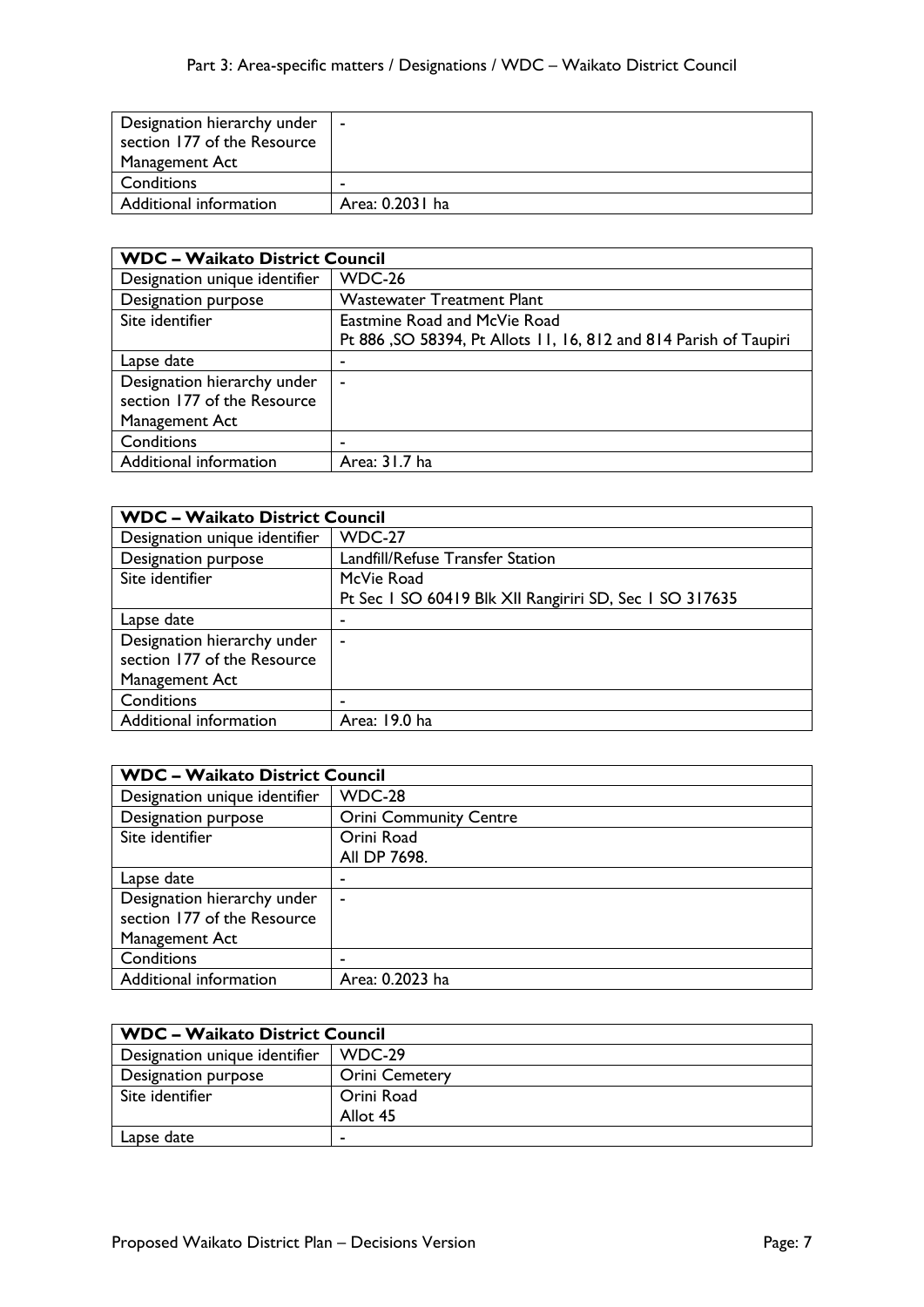| Designation hierarchy under | . .             |
|-----------------------------|-----------------|
| section 177 of the Resource |                 |
| Management Act              |                 |
| Conditions                  |                 |
| Additional information      | Area: 0.4047 ha |

| <b>WDC - Waikato District Council</b> |                         |
|---------------------------------------|-------------------------|
| Designation unique identifier         | WDC-30                  |
| Designation purpose                   | <b>Taupiri Cemetery</b> |
| Site identifier                       | Gordonton Road          |
|                                       | Sec 242, Komakorau Psh  |
| Lapse date                            | ٠                       |
| Designation hierarchy under           | ٠                       |
| section 177 of the Resource           |                         |
| Management Act                        |                         |
| Conditions                            | ٠                       |
| Additional information                | Area: 2.2257 ha         |

| <b>WDC - Waikato District Council</b> |                                                    |
|---------------------------------------|----------------------------------------------------|
| Designation unique identifier         | WDC-31                                             |
| Designation purpose                   | <b>Water Supply Purposes</b>                       |
| Site identifier                       | Hopuhopu                                           |
|                                       | Pt Allot 104, Komakorau Psh, Areas A & B, SD 58672 |
| Lapse date                            |                                                    |
| Designation hierarchy under           | ٠                                                  |
| section 177 of the Resource           |                                                    |
| Management Act                        |                                                    |
| Conditions                            | -                                                  |
| Additional information                | n/a                                                |

| <b>WDC - Waikato District Council</b> |                                               |
|---------------------------------------|-----------------------------------------------|
| Designation unique identifier         | WDC-32                                        |
| Designation purpose                   | <b>Water Supply Purposes</b>                  |
| Site identifier                       | Hopuhopu                                      |
|                                       | Pt Allot 104, Komakorau Psh, Area E, SD 58672 |
| Lapse date                            | ٠                                             |
| Designation hierarchy under           | ۰                                             |
| section 177 of the Resource           |                                               |
| Management Act                        |                                               |
| Conditions                            |                                               |
| Additional information                | n/a                                           |

| <b>WDC - Waikato District Council</b> |                                                                                               |
|---------------------------------------|-----------------------------------------------------------------------------------------------|
| Designation unique identifier         | WDC-33                                                                                        |
| Designation purpose                   | <b>Wastewater Treatment</b>                                                                   |
| Site identifier                       | Off Old Taupiri Road<br>Lots 2 and 3, DP 11944, Lot 1, DPS 15900, Allot 321, Komakorau<br>Psh |
| Lapse date                            |                                                                                               |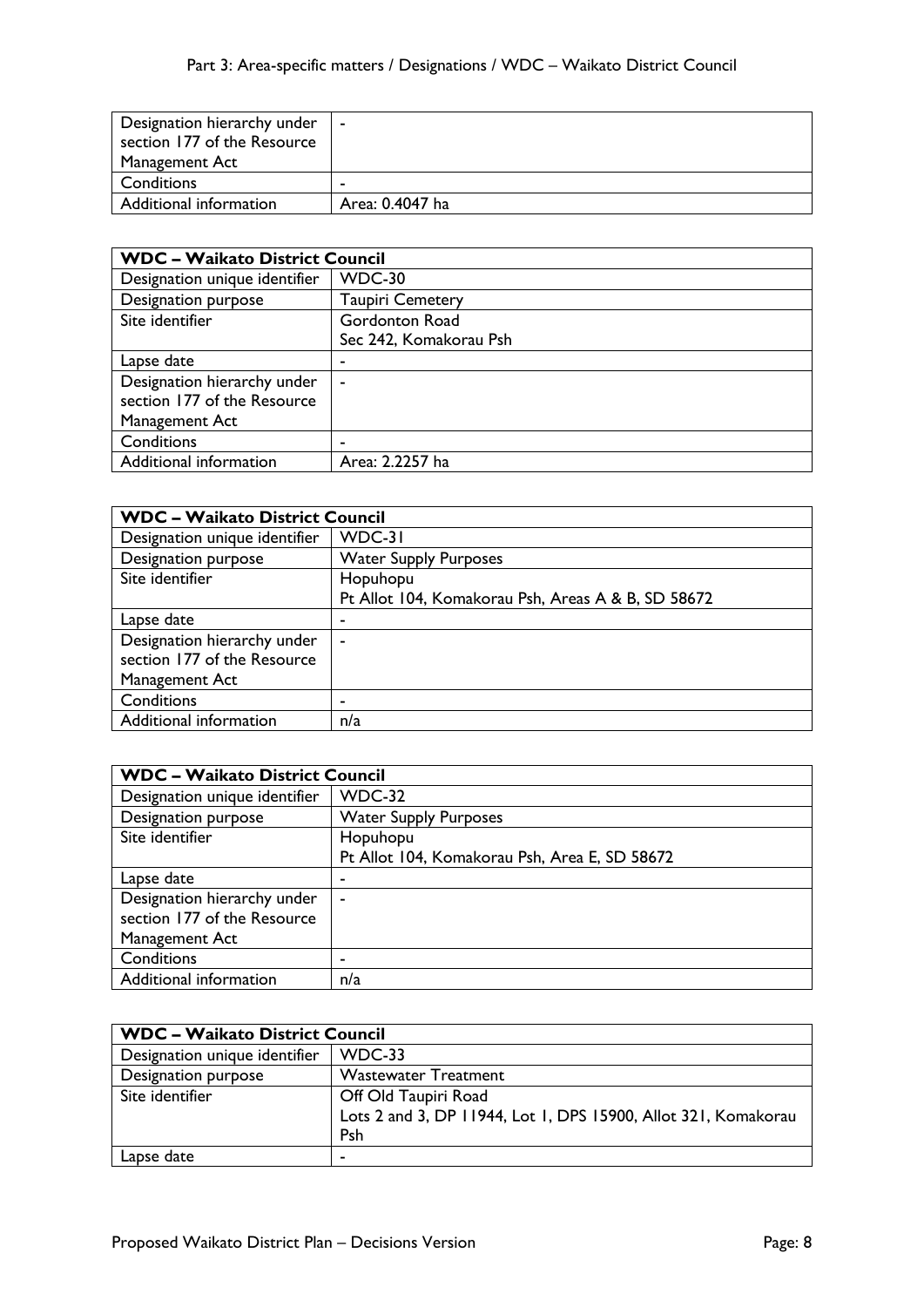| Designation hierarchy under | $\blacksquare$   |
|-----------------------------|------------------|
| section 177 of the Resource |                  |
| Management Act              |                  |
| Conditions                  |                  |
| Additional information      | Area: 28.2724 ha |

| <b>WDC - Waikato District Council</b> |                                             |
|---------------------------------------|---------------------------------------------|
| Designation unique identifier         | WDC-34                                      |
| Designation purpose                   | Taupiri Community Centre (Part) – Greenlane |
| Site identifier                       | Greenlane Road                              |
|                                       | Lots 3 & 4 DP 31023                         |
| Lapse date                            | -                                           |
| Designation hierarchy under           | $\overline{\phantom{a}}$                    |
| section 177 of the Resource           |                                             |
| Management Act                        |                                             |
| Conditions                            | ٠                                           |
| Additional information                | Area: 0.2034 ha                             |

| <b>WDC - Waikato District Council</b> |                                                  |
|---------------------------------------|--------------------------------------------------|
| Designation unique identifier         | <b>WDC-35</b>                                    |
| Designation purpose                   | Taupiri Community Centre (Part) - Te Putu Street |
| Site identifier                       | Te Putu Street                                   |
|                                       | Lot 4 DP 24798                                   |
| Lapse date                            |                                                  |
| Designation hierarchy under           |                                                  |
| section 177 of the Resource           |                                                  |
| Management Act                        |                                                  |
| Conditions                            |                                                  |
| Additional information                | Area: 0.1346 ha                                  |

| <b>WDC - Waikato District Council</b> |                                                 |
|---------------------------------------|-------------------------------------------------|
| Designation unique identifier         | WDC-36                                          |
| Designation purpose                   | Service Lanes                                   |
| Site identifier                       | Martin, Newcastle, Jesmond Streets, Ngaruawahia |
|                                       | Parts of Lots as shown on Planning Map          |
| Lapse date                            | ۰                                               |
| Designation hierarchy under           | $\blacksquare$                                  |
| section 177 of the Resource           |                                                 |
| Management Act                        |                                                 |
| Conditions                            |                                                 |
| Additional information                | n/a                                             |

| <b>WDC - Waikato District Council</b> |                                                                                                                                    |
|---------------------------------------|------------------------------------------------------------------------------------------------------------------------------------|
| Designation unique identifier         | WDC-37                                                                                                                             |
| Designation purpose                   | Ngaruawahia District Office                                                                                                        |
| Site identifier                       | Great South Road, Galileo Street, Ngaruawahia<br>Allots 64 - 65 & 70, 72 - 75, Newcastle Town, Lot 1 DPS 70333,<br>Lot 1 DPS 72574 |
| Lapse date                            | -                                                                                                                                  |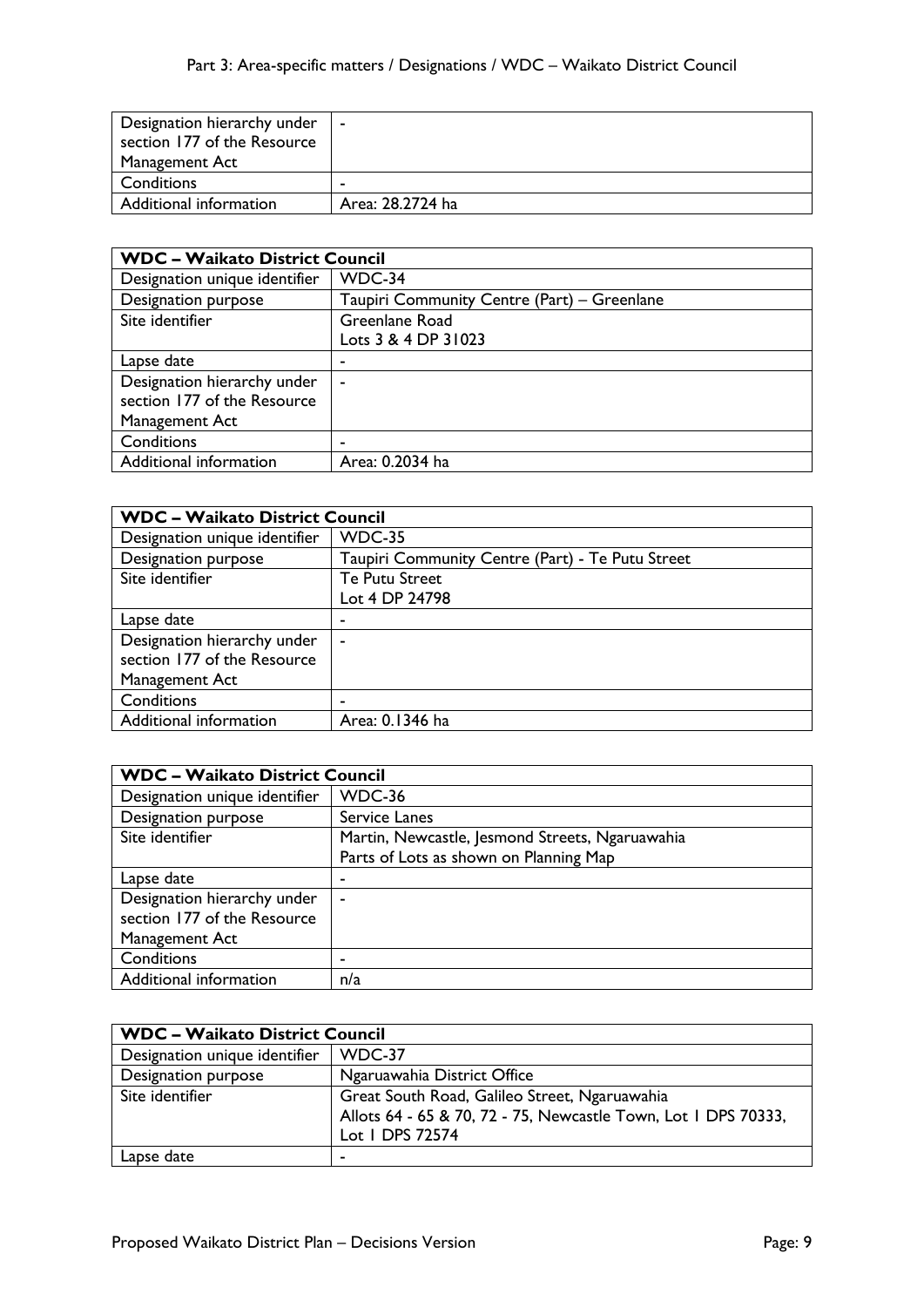| Designation hierarchy under | $\blacksquare$  |
|-----------------------------|-----------------|
| section 177 of the Resource |                 |
| Management Act              |                 |
| Conditions                  | $\blacksquare$  |
| Additional information      | Area: 1.0823 ha |

| <b>WDC - Waikato District Council</b> |                                                                |
|---------------------------------------|----------------------------------------------------------------|
| Designation unique identifier         | WDC-38                                                         |
| Designation purpose                   | Cemetery                                                       |
| Site identifier                       | Great South Road, Ngaruawahia                                  |
|                                       | Allot 81 Suburbs of Newcastle South SO 2465, Allot 557 Suburbs |
|                                       | of Newcastle South SO 33604, Pt Allot 574 Suburbs of Newcastle |
|                                       | South SO 42230, Pt Lot 31 DPS 10156.                           |
| Lapse date                            | ۰                                                              |
| Designation hierarchy under           | $\blacksquare$                                                 |
| section 177 of the Resource           |                                                                |
| Management Act                        |                                                                |
| Conditions                            | ۰                                                              |
| Additional information                | Area: 6.0095 ha                                                |

| <b>WDC - Waikato District Council</b> |                                         |
|---------------------------------------|-----------------------------------------|
| Designation unique identifier         | WDC-39                                  |
| Designation purpose                   | <b>Whitikahu Community Centre</b>       |
| Site identifier                       | Whitikahu Road                          |
|                                       | Pt Lot 1, DP 24406 & Pt Lot 1, DP 35223 |
| Lapse date                            |                                         |
| Designation hierarchy under           | ۰                                       |
| section 177 of the Resource           |                                         |
| Management Act                        |                                         |
| Conditions                            |                                         |
| Additional information                | Area: 0.3086 ha                         |

| <b>WDC - Waikato District Council</b> |                                   |
|---------------------------------------|-----------------------------------|
| Designation unique identifier         | WDC-40                            |
| Designation purpose                   | <b>Woodlands Historic Reserve</b> |
| Site identifier                       | Whitikahu Road                    |
|                                       | Part of Pt Lot 1, DP 3535         |
| Lapse date                            |                                   |
| Designation hierarchy under           |                                   |
| section 177 of the Resource           |                                   |
| Management Act                        |                                   |
| Conditions                            |                                   |
| Additional information                | Area: 5.209 ha                    |

| <b>WDC - Waikato District Council</b> |                                     |
|---------------------------------------|-------------------------------------|
| Designation unique identifier         | WDC-41                              |
| Designation purpose                   | Local Purpose Reserve (Segregation) |
| Site identifier                       | <b>Gordonton Road</b>               |
|                                       | Lots 6 & 7, DPS 38461               |
| Lapse date                            | -                                   |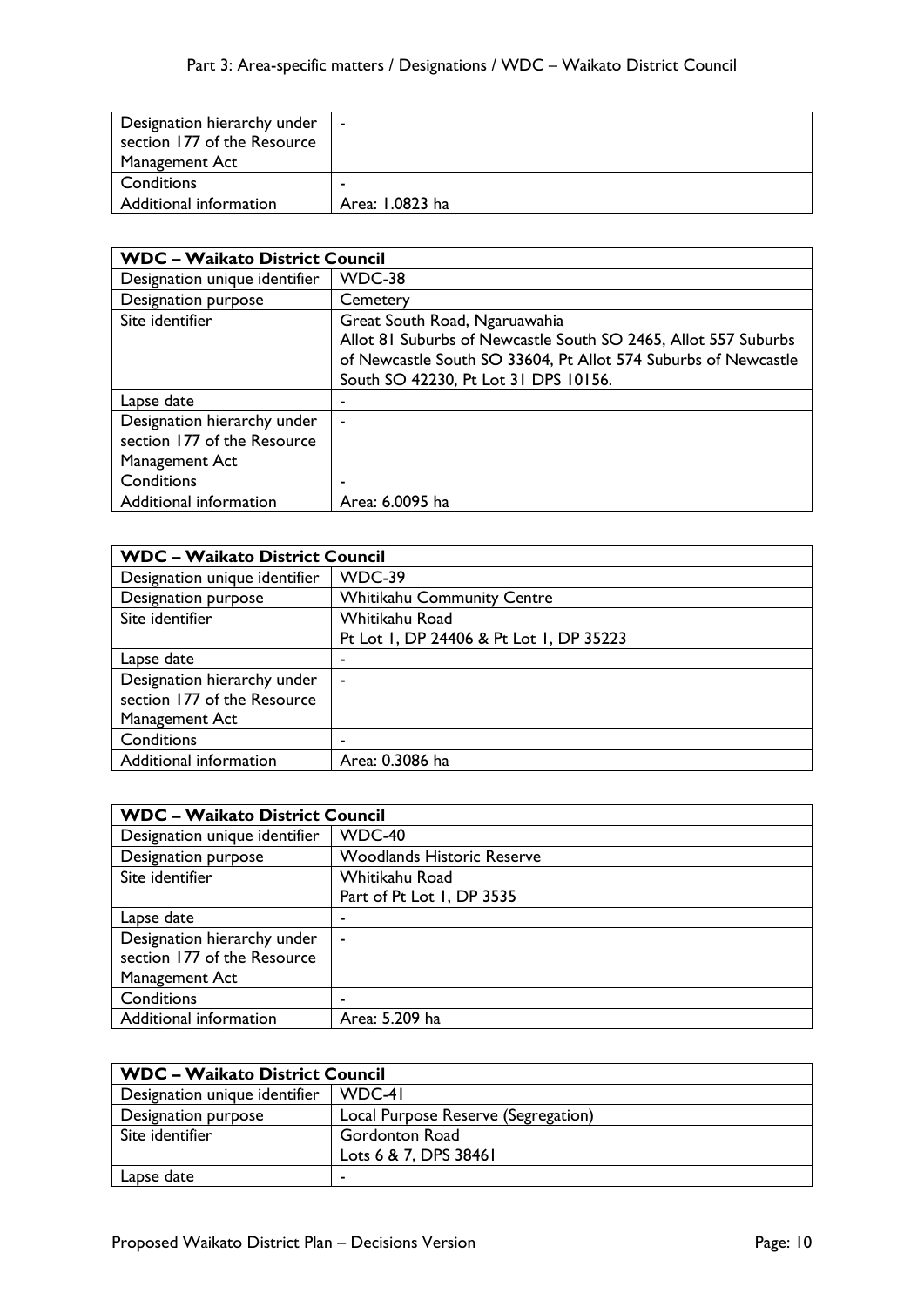| Designation hierarchy under | $\sim$ $-$      |
|-----------------------------|-----------------|
| section 177 of the Resource |                 |
| Management Act              |                 |
| Conditions                  |                 |
| Additional information      | Area: 0.0051 ha |

| <b>WDC - Waikato District Council</b> |                                |
|---------------------------------------|--------------------------------|
| Designation unique identifier         | WDC-42                         |
| Designation purpose                   | Horsham Downs Community Centre |
| Site identifier                       | Horsham Downs Road             |
|                                       | Lots 1 & 2, DPS 3136           |
| Lapse date                            | ۰                              |
| Designation hierarchy under           | ٠                              |
| section 177 of the Resource           |                                |
| Management Act                        |                                |
| Conditions                            | ۰                              |
| Additional information                | Area: 0.1252 ha                |

| <b>WDC - Waikato District Council</b> |                                               |
|---------------------------------------|-----------------------------------------------|
| Designation unique identifier         | WDC-43                                        |
| Designation purpose                   | Local Purpose Reserve (Community Use)         |
| Site identifier                       | Horsham Downs Road Allot 479, Kirikiriroa Psh |
|                                       | Allot 479, Kirikiriroa Psh                    |
| Lapse date                            | ۰                                             |
| Designation hierarchy under           | $\tilde{\phantom{a}}$                         |
| section 177 of the Resource           |                                               |
| Management Act                        |                                               |
| Conditions                            | ۰                                             |
| Additional information                | Area: 0.02027 ha                              |

| <b>WDC - Waikato District Council</b> |                                                               |
|---------------------------------------|---------------------------------------------------------------|
| Designation unique identifier         | WDC-44                                                        |
| Designation purpose                   | Gordonton Hall                                                |
| Site identifier                       | Gordonton Road                                                |
|                                       | Lots 7-10, DP 284, Pt DP 284, Allots 272 & 275, Komakorau Psh |
| Lapse date                            | ۰                                                             |
| Designation hierarchy under           | ۰                                                             |
| section 177 of the Resource           |                                                               |
| Management Act                        |                                                               |
| Conditions                            |                                                               |
| Additional information                | Area: 0.7281 ha                                               |

| <b>WDC - Waikato District Council</b> |                             |
|---------------------------------------|-----------------------------|
| Designation unique identifier         | WDC-45                      |
| Designation purpose                   | <b>Gordonton Cemetery</b>   |
| Site identifier                       | Gordonton Road              |
|                                       | Pt Allot 233, Komakorau Psh |
| Lapse date                            |                             |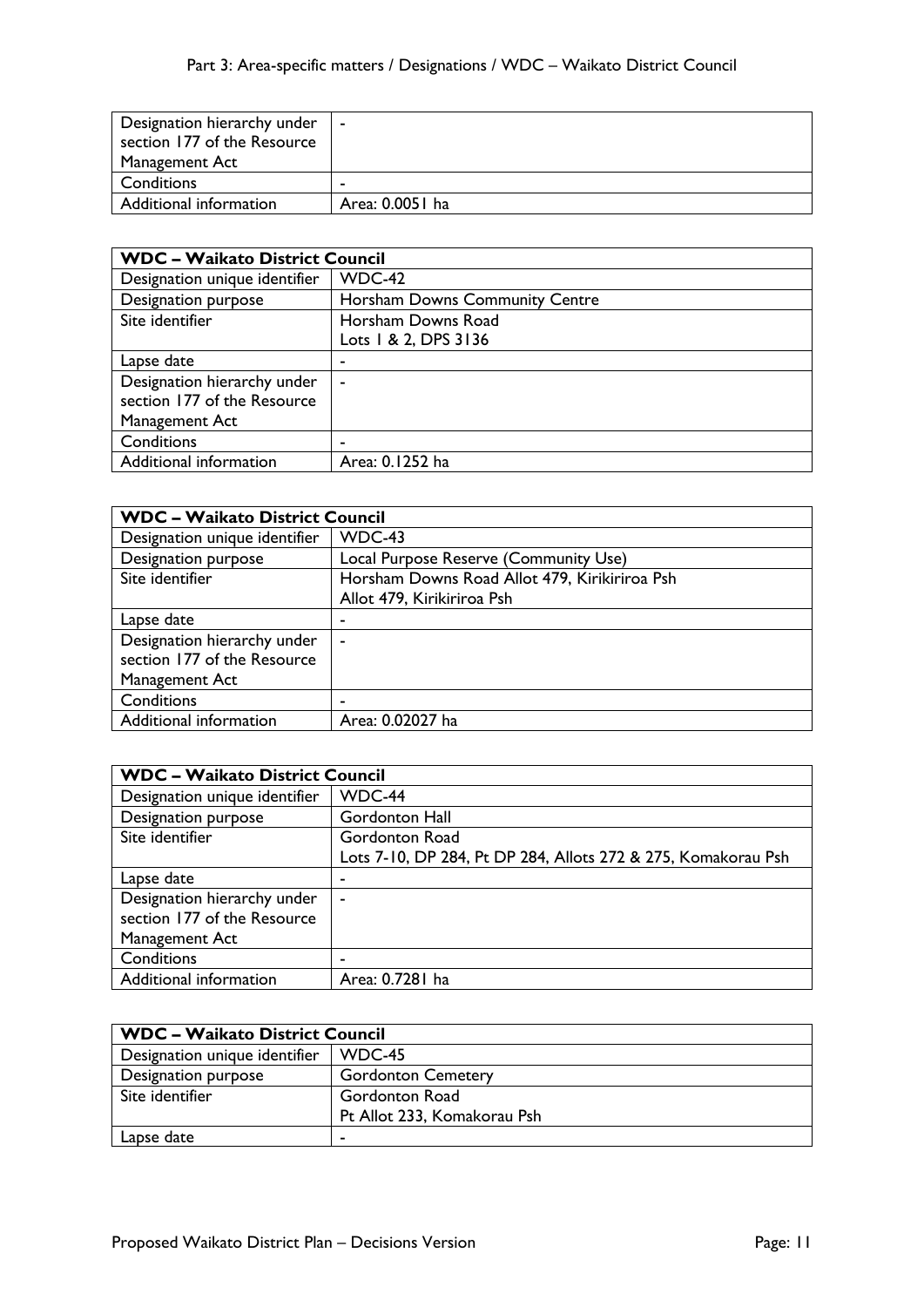| Designation hierarchy under | $\blacksquare$ |
|-----------------------------|----------------|
| section 177 of the Resource |                |
| Management Act              |                |
| Conditions                  |                |
| Additional information      | Area: 1.821 ha |

| <b>WDC - Waikato District Council</b> |                               |
|---------------------------------------|-------------------------------|
| Designation unique identifier         | WDC-46                        |
| Designation purpose                   | Landfill/Refuse Transfer Site |
| Site identifier                       | Te Hutewai Road, Raglan       |
|                                       | Pt Lot 1, DP 28686            |
| Lapse date                            | ۰                             |
| Designation hierarchy under           | $\overline{\phantom{a}}$      |
| section 177 of the Resource           |                               |
| Management Act                        |                               |
| Conditions                            | ٠                             |
| Additional information                | Area: 14.8806 ha              |

| <b>WDC - Waikato District Council</b> |                                         |
|---------------------------------------|-----------------------------------------|
| Designation unique identifier         | WDC-47                                  |
| Designation purpose                   | Local Purposes (Aerodrome) Reserve      |
| Site identifier                       | Raglan Harbour                          |
|                                       | Sec 2, Town of Raglan, Blk I, Karioi SD |
| Lapse date                            | -                                       |
| Designation hierarchy under           | $\tilde{\phantom{a}}$                   |
| section 177 of the Resource           |                                         |
| Management Act                        |                                         |
| Conditions                            | -                                       |
| Additional information                | Area: 10.28 ha                          |

| <b>WDC - Waikato District Council</b> |                                                              |
|---------------------------------------|--------------------------------------------------------------|
| Designation unique identifier         | WDC-48                                                       |
| Designation purpose                   | <b>Wastewater Treatment</b>                                  |
| Site identifier                       | Wainui Road                                                  |
|                                       | Gaz 1974 p2584 (Pt Lot 1 DP 13913 and Pt Rakaunui 1C2A2), Pt |
|                                       | Lot I DP 13913 SO 61238                                      |
| Lapse date                            |                                                              |
| Designation hierarchy under           | ۰                                                            |
| section 177 of the Resource           |                                                              |
| Management Act                        |                                                              |
| Conditions                            |                                                              |
| Additional information                | Area: 17.49 ha                                               |

| <b>WDC - Waikato District Council</b> |                                                                        |
|---------------------------------------|------------------------------------------------------------------------|
| Designation unique identifier         | WDC-49                                                                 |
| Designation purpose                   | Recreation Reserve - Te Kopua Domain                                   |
| Site identifier                       | Raglan                                                                 |
|                                       | Sec 2, Blk I, Karioi SD. Pt Pupahua, No 2 Blk, Pt Allots 3 & 4, Blk I, |
|                                       | Town of Raglan, Pt Lots 5, 6, 7, 8, 9 & 10 of Sec 4, Lots 1, 1A, 2 &   |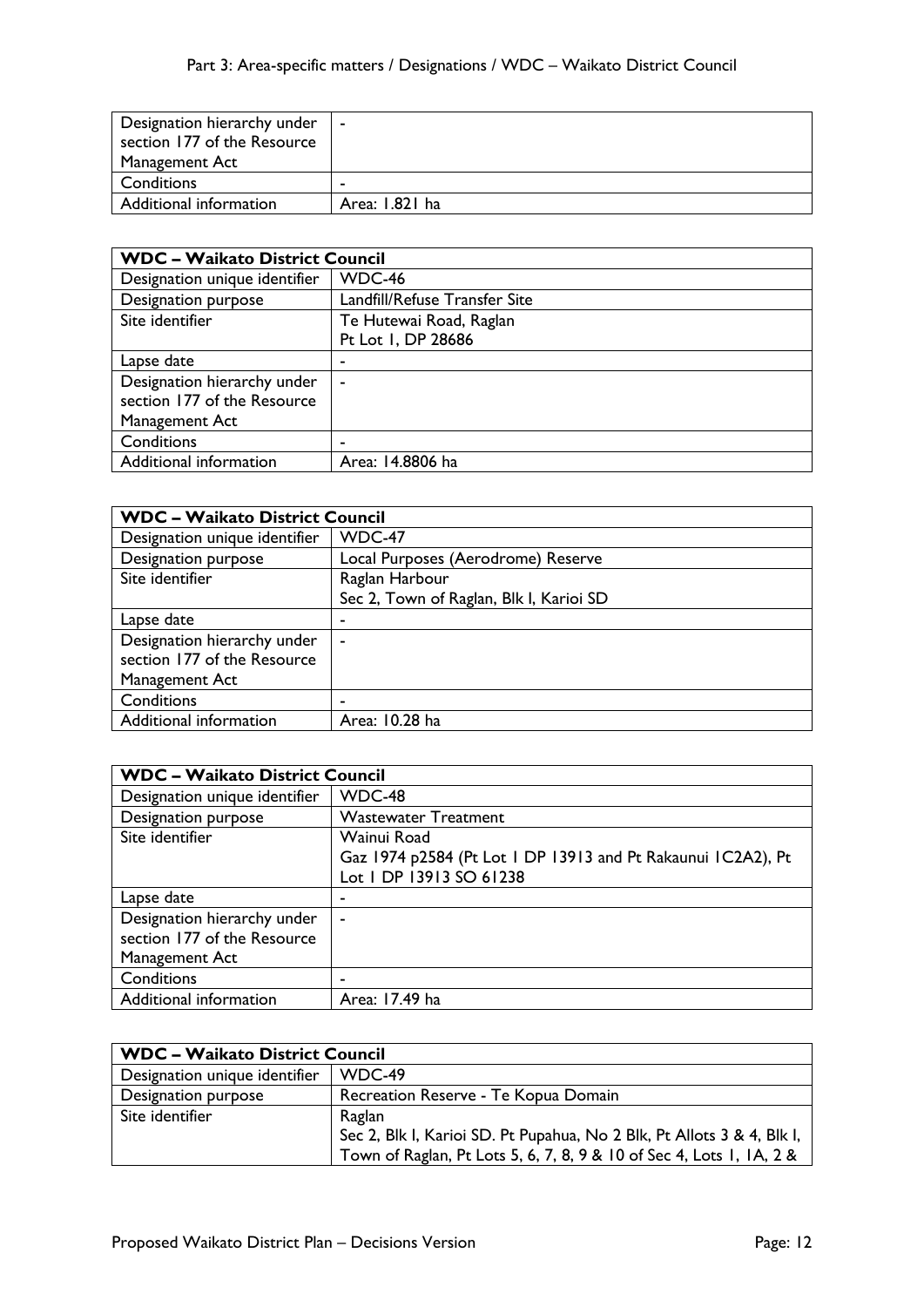|                             | 3 of Sec 10 being Pt Allot 35, Whaingaroa Psh and Allot 272,<br>Whaingaroa Psh. All in Blk I, Karioi SD (SO 37418 & SO 37138) |
|-----------------------------|-------------------------------------------------------------------------------------------------------------------------------|
| Lapse date                  | -                                                                                                                             |
| Designation hierarchy under | $\blacksquare$                                                                                                                |
| section 177 of the Resource |                                                                                                                               |
| Management Act              |                                                                                                                               |
| Conditions                  | -                                                                                                                             |
| Additional information      | Area: 12.0128 ha                                                                                                              |

| <b>WDC - Waikato District Council</b> |                                                               |
|---------------------------------------|---------------------------------------------------------------|
| Designation unique identifier         | <b>WDC-50</b>                                                 |
| Designation purpose                   | Recreation Reserve - Raglan Recreation Centre                 |
| Site identifier                       | Cross Street, Raglan                                          |
|                                       | Secs I, IA, 2, 3, Whaingaroa Psh, Blk I, Karioi SD, Allot 272 |
|                                       | Whaingaroa Psh, Sec I SO 360861                               |
| Lapse date                            | ٠                                                             |
| Designation hierarchy under           | ۰                                                             |
| section 177 of the Resource           |                                                               |
| Management Act                        |                                                               |
| Conditions                            |                                                               |
| Additional information                | n/a                                                           |

| <b>WDC - Waikato District Council</b> |                                             |
|---------------------------------------|---------------------------------------------|
| Designation unique identifier         | WDC-51                                      |
| Designation purpose                   | Local Purpose Reserve (Raglan Kindergarten) |
| Site identifier                       | <b>Stewart Street</b>                       |
|                                       | Sec 13, Blk X, Raglan Town                  |
| Lapse date                            |                                             |
| Designation hierarchy under           | $\blacksquare$                              |
| section 177 of the Resource           |                                             |
| Management Act                        |                                             |
| Conditions                            | -                                           |
| Additional information                | Area: 0.2125 ha                             |

| <b>WDC - Waikato District Council</b> |                        |
|---------------------------------------|------------------------|
| Designation unique identifier         | <b>WDC-52</b>          |
| Designation purpose                   | <b>Water Reservoir</b> |
| Site identifier                       | <b>Bow Street</b>      |
|                                       | Secs 1 and 2 SO 61621  |
| Lapse date                            |                        |
| Designation hierarchy under           | $\sim$                 |
| section 177 of the Resource           |                        |
| Management Act                        |                        |
| Conditions                            |                        |
| Additional information                | Area: 0.04 ha          |

| <b>WDC - Waikato District Council</b> |                                                       |
|---------------------------------------|-------------------------------------------------------|
| Designation unique identifier         | WDC-53                                                |
| Designation purpose                   | Local Purpose (Plantation Reserve) and Public Utility |
| Site identifier                       | Raglan Harbour/Bay View Road                          |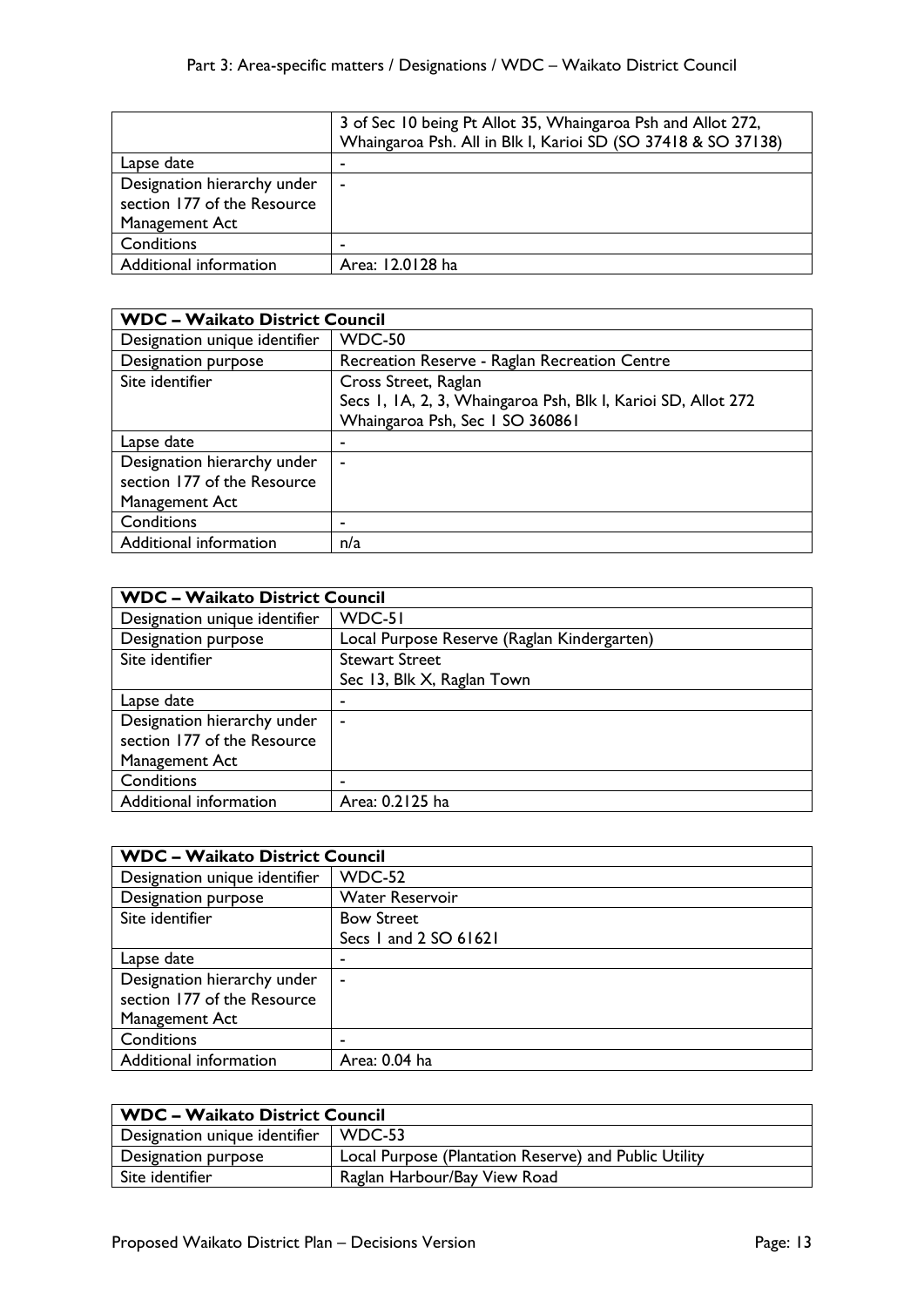|                                                                              | Part I Whaingaroa Psh, Blk II Karioi SD |
|------------------------------------------------------------------------------|-----------------------------------------|
| Lapse date                                                                   |                                         |
| Designation hierarchy under<br>section 177 of the Resource<br>Management Act | $\blacksquare$                          |
| Conditions                                                                   |                                         |
| Additional information                                                       | Area: 0.15 ha                           |

| <b>WDC - Waikato District Council</b> |                                             |
|---------------------------------------|---------------------------------------------|
| Designation unique identifier         | WDC-54                                      |
| Designation purpose                   | Local Purpose Reserve                       |
| Site identifier                       | Greenslade Road, Raglan                     |
|                                       | Allot 29, Whaingaroa Psh, Blk II, Karioi SD |
| Lapse date                            | ۰                                           |
| Designation hierarchy under           | ٠                                           |
| section 177 of the Resource           |                                             |
| Management Act                        |                                             |
| Conditions                            | ۰                                           |
| Additional information                | Area: 0.31 ha                               |

| <b>WDC - Waikato District Council</b> |                                  |
|---------------------------------------|----------------------------------|
| Designation unique identifier         | <b>WDC-55</b>                    |
| Designation purpose                   | <b>Puketaha Community Centre</b> |
| Site identifier                       | Puketaha Road                    |
|                                       | Lot   DP 34823                   |
| Lapse date                            |                                  |
| Designation hierarchy under           | $\blacksquare$                   |
| section 177 of the Resource           |                                  |
| Management Act                        |                                  |
| Conditions                            | -                                |
| Additional information                | n/a                              |

| <b>WDC - Waikato District Council</b> |                           |
|---------------------------------------|---------------------------|
| Designation unique identifier         | WDC-56                    |
| Designation purpose                   | Cemetery                  |
| Site identifier                       | Cemetery Road, Whatawhata |
|                                       | Sec 190A                  |
| Lapse date                            | ۰                         |
| Designation hierarchy under           | $\blacksquare$            |
| section 177 of the Resource           |                           |
| Management Act                        |                           |
| Conditions                            | -                         |
| Additional information                | Area: 4.0266 ha           |

| <b>WDC - Waikato District Council</b> |                          |
|---------------------------------------|--------------------------|
| Designation unique identifier         | WDC-57                   |
| Designation purpose                   | Cemetery (Maaori urupaa) |
| Site identifier                       | <b>SH 23</b>             |
|                                       | Allot 284                |
| Lapse date                            |                          |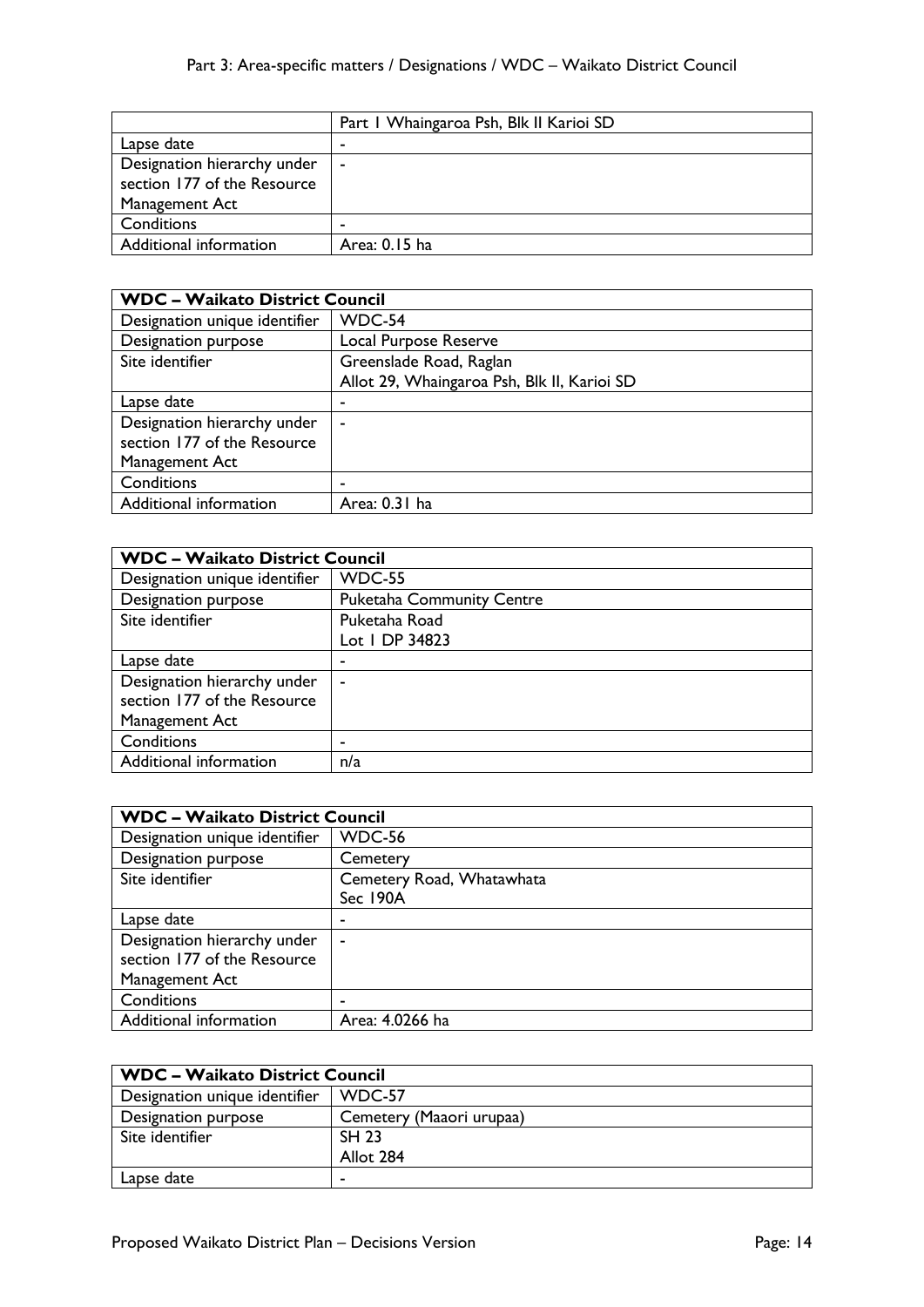| Designation hierarchy under | $\sim$          |
|-----------------------------|-----------------|
| section 177 of the Resource |                 |
| Management Act              |                 |
| Conditions                  |                 |
| Additional information      | Area: 1.4164 ha |

| <b>WDC - Waikato District Council</b> |                                      |
|---------------------------------------|--------------------------------------|
| Designation unique identifier         | WDC-58                               |
| Designation purpose                   | <b>Wastewater Treatment</b>          |
| Site identifier                       | Robinson Lane                        |
|                                       | Pt Lot 10, DPS 14513, Sec 1 SO 61361 |
| Lapse date                            | ٠                                    |
| Designation hierarchy under           | $\overline{\phantom{a}}$             |
| section 177 of the Resource           |                                      |
| Management Act                        |                                      |
| Conditions                            | ٠                                    |
| Additional information                | Area: 0.05 ha                        |

| <b>WDC - Waikato District Council</b> |                                 |
|---------------------------------------|---------------------------------|
| Designation unique identifier         | WDC-59                          |
| Designation purpose                   | <b>Matangi Community Centre</b> |
| Site identifier                       | Tauwhare Road                   |
|                                       | Lot 1, DPS 6940                 |
| Lapse date                            | -                               |
| Designation hierarchy under           | $\tilde{\phantom{a}}$           |
| section 177 of the Resource           |                                 |
| Management Act                        |                                 |
| Conditions                            | -                               |
| Additional information                | Area: 0.2023 ha                 |

| <b>WDC - Waikato District Council</b> |                                               |
|---------------------------------------|-----------------------------------------------|
| Designation unique identifier         | WDC-60                                        |
| Designation purpose                   | <b>Tamahere Community Centre</b>              |
| Site identifier                       | Devine Road                                   |
|                                       | Pt Lot I, DP 37161 & Pt Allot I, Tamahere Psh |
| Lapse date                            |                                               |
| Designation hierarchy under           | ۰                                             |
| section 177 of the Resource           |                                               |
| Management Act                        |                                               |
| Conditions                            |                                               |
| Additional information                | Area: 0.08 l ha                               |

| <b>WDC - Waikato District Council</b> |                              |
|---------------------------------------|------------------------------|
| Designation unique identifier         | WDC-61                       |
| Designation purpose                   | Utility Reserve (Pump House) |
| Site identifier                       | Kahui Road                   |
|                                       | Lot 28, DPS 9348             |
| Lapse date                            |                              |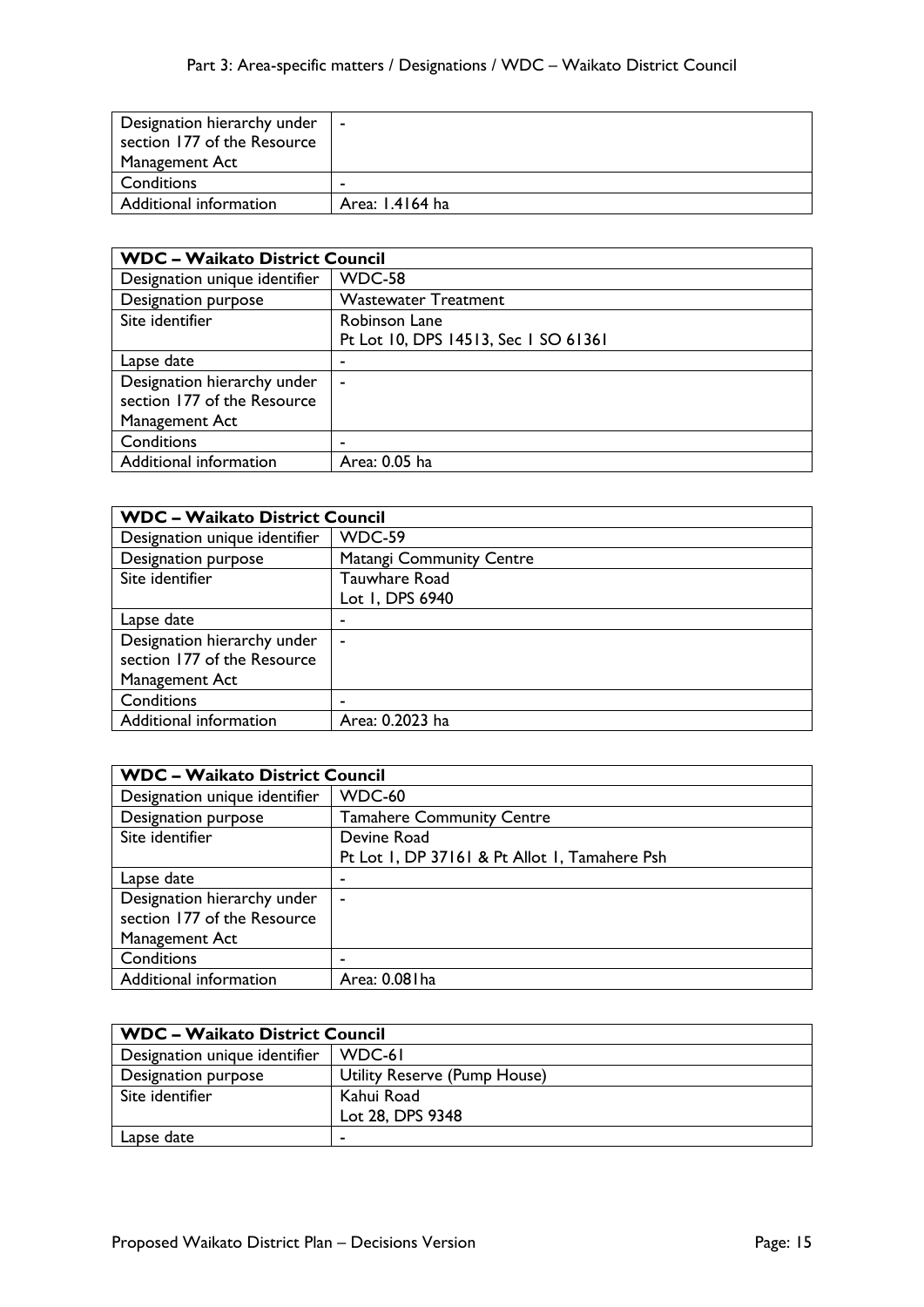| Designation hierarchy under | $\blacksquare$          |
|-----------------------------|-------------------------|
| section 177 of the Resource |                         |
| Management Act              |                         |
| Conditions                  | $\blacksquare$          |
| Additional information      | Area: 96 m <sup>2</sup> |

| <b>WDC - Waikato District Council</b> |                                  |
|---------------------------------------|----------------------------------|
| Designation unique identifier         | WDC-62                           |
| Designation purpose                   | <b>Tauwhare Community Centre</b> |
| Site identifier                       | Tauwhare Road                    |
|                                       | Lot 1, DPS 1181                  |
| Lapse date                            | -                                |
| Designation hierarchy under           | ٠                                |
| section 177 of the Resource           |                                  |
| Management Act                        |                                  |
| Conditions                            | -                                |
| Additional information                | Area: 0.0994 ha                  |

| <b>WDC - Waikato District Council</b> |                                |
|---------------------------------------|--------------------------------|
| Designation unique identifier         | WDC-63                         |
| Designation purpose                   | <b>Eureka Community Centre</b> |
| Site identifier                       | SH 26, Hunter Road             |
|                                       | Pt DP 9487 & Lot 1, DPS 2502   |
| Lapse date                            | ۰                              |
| Designation hierarchy under           | $\overline{\phantom{a}}$       |
| section 177 of the Resource           |                                |
| Management Act                        |                                |
| Conditions                            | ٠                              |
| Additional information                | Area: 0.2802 ha                |

| <b>WDC - Waikato District Council</b> |                                 |
|---------------------------------------|---------------------------------|
| Designation unique identifier         | WDC-64                          |
| Designation purpose                   | Te Hoe Community Hall           |
| Site identifier                       | Tahuna Road                     |
|                                       | Pt Allotment 328 Taupiri Parish |
| Lapse date                            |                                 |
| Designation hierarchy under           | ۰                               |
| section 177 of the Resource           |                                 |
| Management Act                        |                                 |
| Conditions                            |                                 |
| Additional information                | Area: 0.2023 ha                 |

| <b>WDC - Waikato District Council</b> |                                |
|---------------------------------------|--------------------------------|
| Designation unique identifier         | WDC-65                         |
| Designation purpose                   | Cemetery                       |
| Site identifier                       | Te Mata Cemetery, Te Mata Road |
|                                       | Lot   DPS 1865                 |
| Lapse date                            |                                |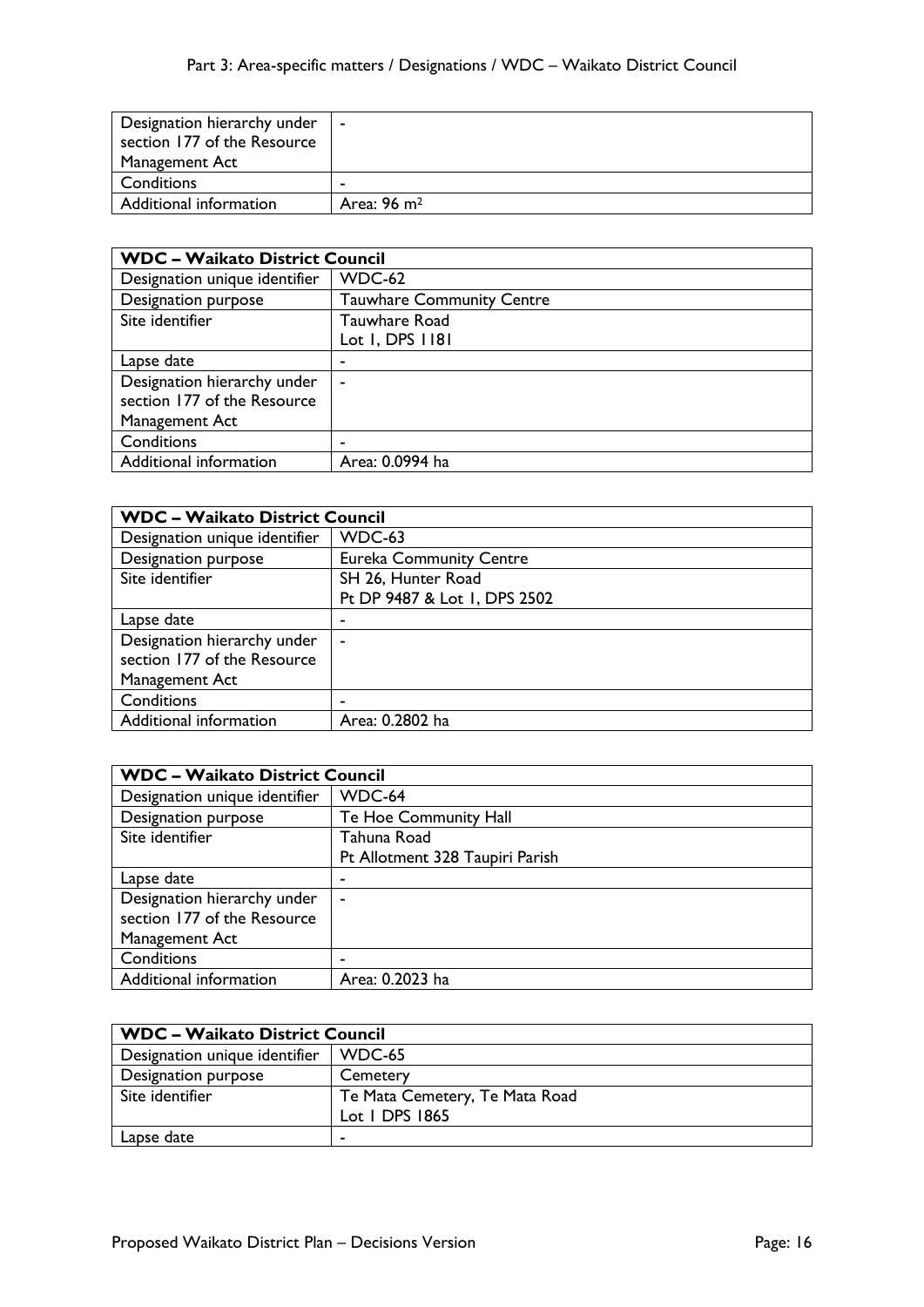| Designation hierarchy under | $\sim$          |
|-----------------------------|-----------------|
| section 177 of the Resource |                 |
| Management Act              |                 |
| Conditions                  |                 |
| Additional information      | Area: 0.4047 ha |

| <b>WDC - Waikato District Council</b> |                                 |
|---------------------------------------|---------------------------------|
| Designation unique identifier         | WDC-66                          |
| Designation purpose                   | Hall                            |
| Site identifier                       | Ruawaro, Hetherington Road      |
|                                       | Section 16, Blk X, Rangiriri SD |
| Lapse date                            | ٠                               |
| Designation hierarchy under           | ۰                               |
| section 177 of the Resource           |                                 |
| Management Act                        |                                 |
| Conditions                            | -                               |
| Additional information                | n/a                             |

| <b>WDC - Waikato District Council</b> |                                                   |
|---------------------------------------|---------------------------------------------------|
| Designation unique identifier         | WDC-67                                            |
| Designation purpose                   | <b>Community Centre</b>                           |
| Site identifier                       | Te Akau, Dunmore Road                             |
|                                       | Lot I DPS 15315, Lot I DPS 22296, Lot I DPS 24052 |
| Lapse date                            |                                                   |
| Designation hierarchy under           | $\sim$                                            |
| section 177 of the Resource           |                                                   |
| Management Act                        |                                                   |
| Conditions                            |                                                   |
| Additional information                | Area: 28.6945 ha                                  |

| <b>WDC - Waikato District Council</b> |                             |
|---------------------------------------|-----------------------------|
| Designation unique identifier         | WDC-68                      |
| Designation purpose                   | <b>Wastewater Treatment</b> |
| Site identifier                       | Te Kowhai, Bedford Road     |
|                                       | Lot 16, DPS 37095           |
| Lapse date                            |                             |
| Designation hierarchy under           | ۰                           |
| section 177 of the Resource           |                             |
| Management Act                        |                             |
| Conditions                            |                             |
| Additional information                | Area: 0.1763 ha             |

| <b>WDC - Waikato District Council</b> |                           |
|---------------------------------------|---------------------------|
| Designation unique identifier         | WDC-69                    |
| Designation purpose                   | <b>Community Facility</b> |
| Site identifier                       | Te Kowhai, Horotiu Road   |
|                                       | Lot   DP 325800           |
| Lapse date                            |                           |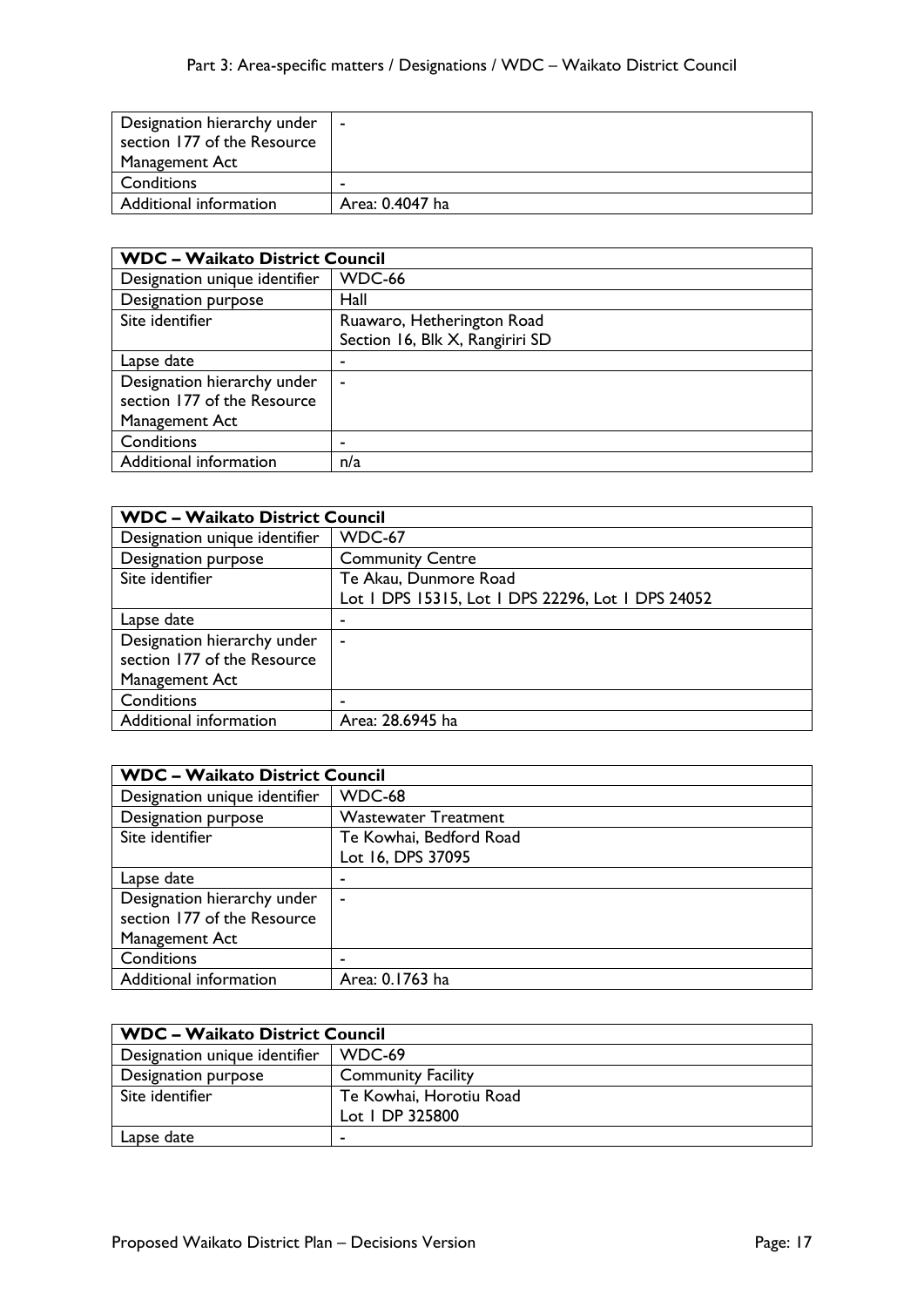| Designation hierarchy under | $\sim$          |
|-----------------------------|-----------------|
| section 177 of the Resource |                 |
| Management Act              |                 |
| Conditions                  |                 |
| Additional information      | Area: 1.5783 ha |

| <b>WDC - Waikato District Council</b> |                |
|---------------------------------------|----------------|
| Designation unique identifier         | <b>WDC-70</b>  |
| Designation purpose                   | Reservoir      |
| Site identifier                       | Huntly West    |
|                                       | Sec 1 SO 60593 |
| Lapse date                            | ۰              |
| Designation hierarchy under           | ٠              |
| section 177 of the Resource           |                |
| Management Act                        |                |
| Conditions                            | ۰              |
| Additional information                | n/a            |

| <b>WDC - Waikato District Council</b> |                   |
|---------------------------------------|-------------------|
| Designation unique identifier         | WDC-71            |
| Designation purpose                   | Reservoir         |
| Site identifier                       | Hetherington Road |
|                                       | Sec 1 SO 50472    |
| Lapse date                            | ۰                 |
| Designation hierarchy under           | ٠                 |
| section 177 of the Resource           |                   |
| Management Act                        |                   |
| Conditions                            | ۰                 |
| Additional information                | n/a               |

| <b>WDC - Waikato District Council</b> |                       |
|---------------------------------------|-----------------------|
| Designation unique identifier         | <b>WDC-72</b>         |
| Designation purpose                   | Reservoir             |
| Site identifier                       | Hillside Heights Road |
|                                       | Lot 1 DPS 71607       |
| Lapse date                            | ٠                     |
| Designation hierarchy under           | $\blacksquare$        |
| section 177 of the Resource           |                       |
| Management Act                        |                       |
| Conditions                            | ۰                     |
| Additional information                | n/a                   |

| <b>WDC - Waikato District Council</b> |                                           |
|---------------------------------------|-------------------------------------------|
| Designation unique identifier         | $WDC-73$                                  |
| Designation purpose                   | <b>Reservoir / Water Treatment</b>        |
| Site identifier                       | Brownlee Avenue, Ngaruawahia              |
|                                       | Lots 3, 4 & 5 DP 324393, Pt Lot 1 DPS 845 |
| Lapse date                            |                                           |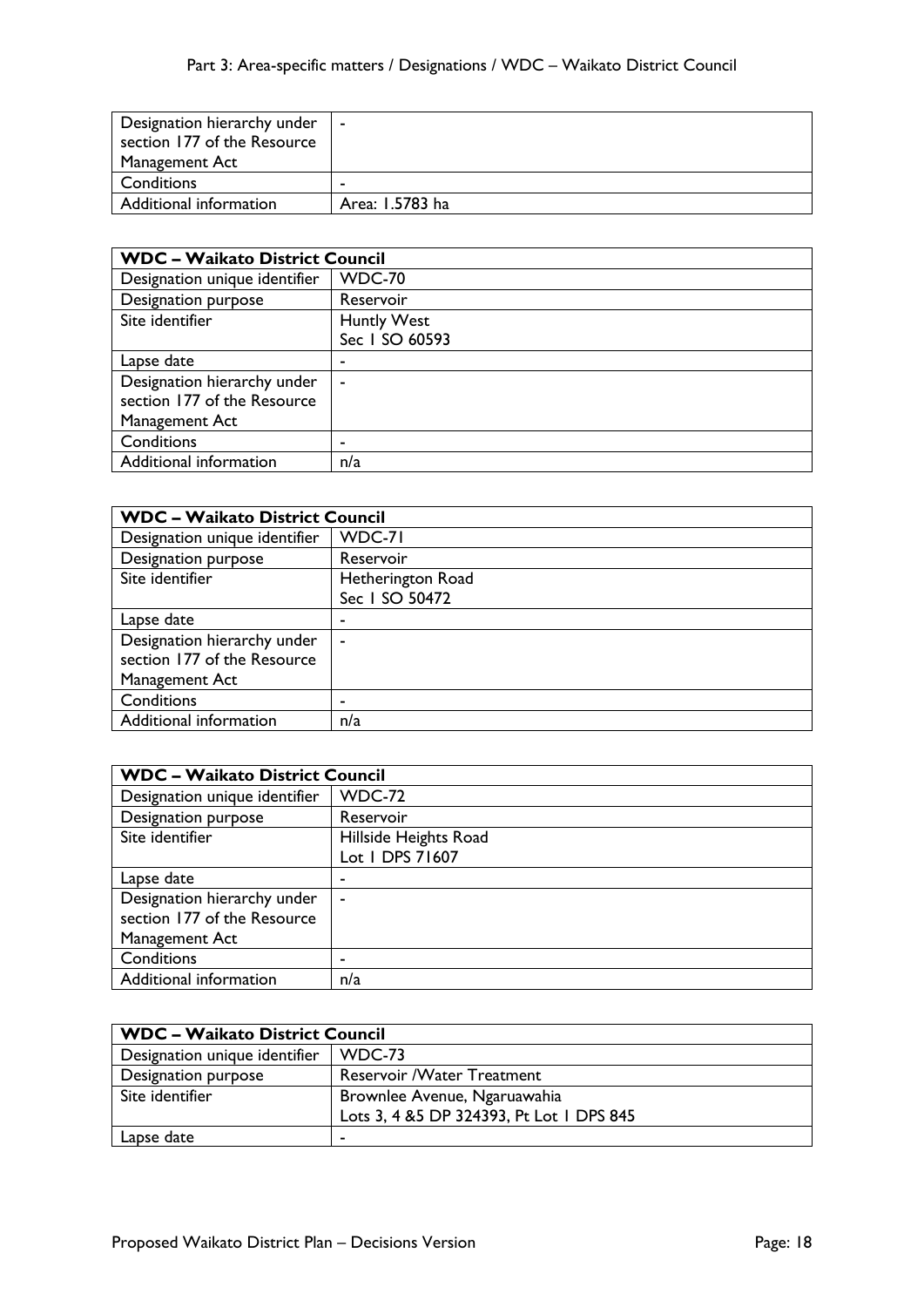| Designation hierarchy under | $\blacksquare$ |
|-----------------------------|----------------|
| section 177 of the Resource |                |
| Management Act              |                |
| Conditions                  |                |
| Additional information      | n/a            |

| <b>WDC - Waikato District Council</b> |                            |
|---------------------------------------|----------------------------|
| Designation unique identifier         | WDC-74                     |
| Designation purpose                   | <b>Raglan Cemetery</b>     |
| Site identifier                       | East Street, Raglan        |
|                                       | Allot 6 & 7 Town of Raglan |
| Lapse date                            | ۰                          |
| Designation hierarchy under           | ٠                          |
| section 177 of the Resource           |                            |
| Management Act                        |                            |
| Conditions                            | -                          |
| Additional information                | n/a                        |

| <b>WDC - Waikato District Council</b> |                                      |
|---------------------------------------|--------------------------------------|
| Designation unique identifier         | <b>WDC-75</b>                        |
| Designation purpose                   | Landfill/Proposed Recreation Reserve |
| Site identifier                       | SHI, Ngaruawahia                     |
|                                       | Sec 1 SO 305281                      |
| Lapse date                            | -                                    |
| Designation hierarchy under           | $\tilde{\phantom{a}}$                |
| section 177 of the Resource           |                                      |
| Management Act                        |                                      |
| Conditions                            | ۰                                    |
| Additional information                | Area: 4.9778 ha                      |

| <b>WDC - Waikato District Council</b> |                             |
|---------------------------------------|-----------------------------|
| Designation unique identifier         | <b>WDC-76</b>               |
| Designation purpose                   | Reservoir / Water Treatment |
| Site identifier                       | Hills Road, Raglan          |
|                                       | Pt Lot 23 Deeds Plan C 38   |
| Lapse date                            |                             |
| Designation hierarchy under           | $\blacksquare$              |
| section 177 of the Resource           |                             |
| Management Act                        |                             |
| Conditions                            |                             |
| Additional information                | n/a                         |

| <b>WDC - Waikato District Council</b> |                                      |
|---------------------------------------|--------------------------------------|
| Designation unique identifier         | WDC-77                               |
| Designation purpose                   | Reservoir /Water Treatment - Springs |
| Site identifier                       | Te Hutewai Road, Raglan South        |
|                                       | ML 16464                             |
| Lapse date                            |                                      |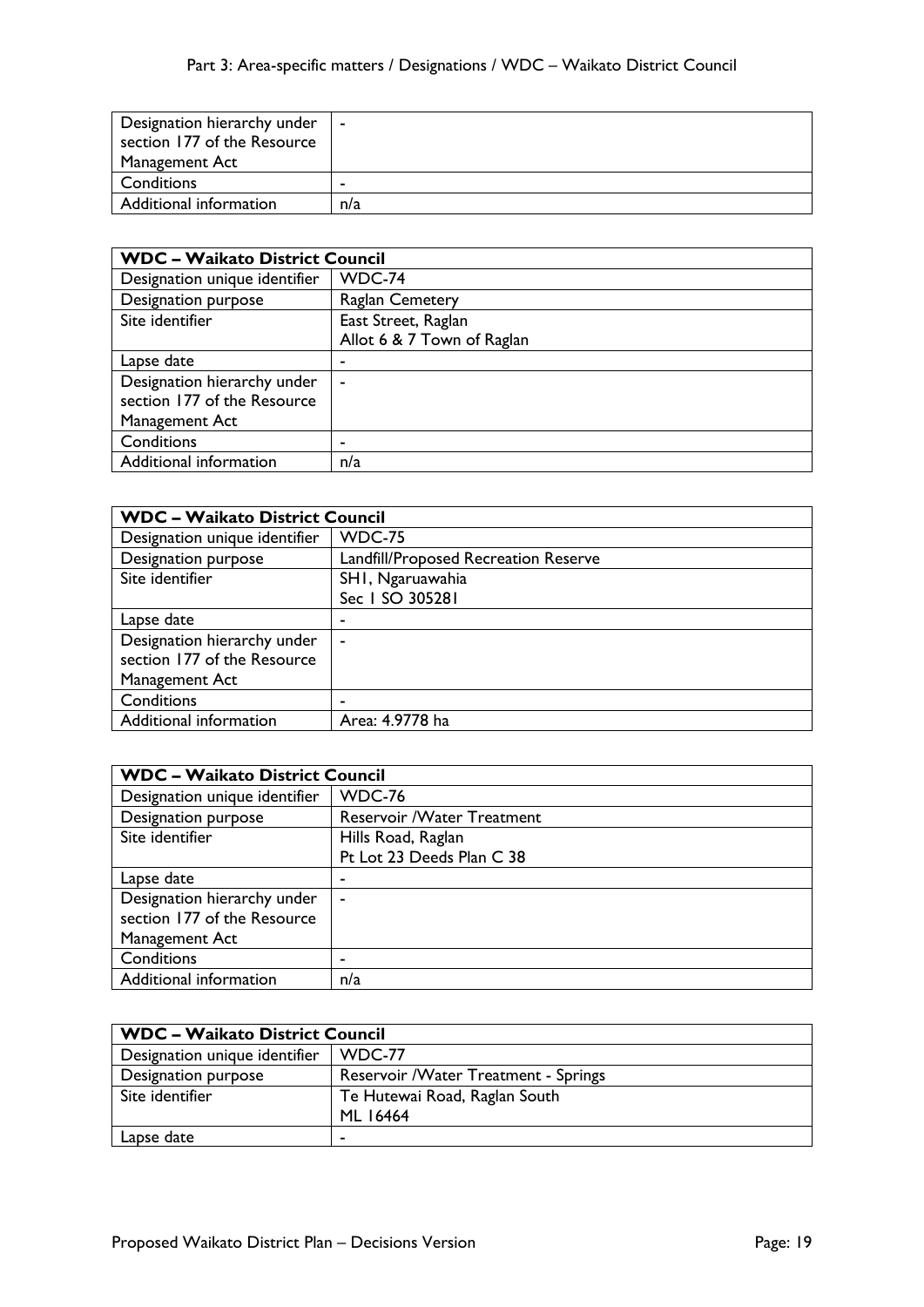| Designation hierarchy under | $\blacksquare$   |
|-----------------------------|------------------|
| section 177 of the Resource |                  |
| Management Act              |                  |
| Conditions                  |                  |
| Additional information      | Area: 23.8815 ha |

| <b>WDC - Waikato District Council</b> |                |
|---------------------------------------|----------------|
| Designation unique identifier         | WDC-78         |
| Designation purpose                   | Reservoir      |
| Site identifier                       | <b>SH26</b>    |
|                                       | Sec 1 SO 61363 |
| Lapse date                            | ۰              |
| Designation hierarchy under           | ٠              |
| section 177 of the Resource           |                |
| Management Act                        |                |
| Conditions                            | ۰              |
| Additional information                | n/a            |

| <b>WDC - Waikato District Council</b> |                   |
|---------------------------------------|-------------------|
| Designation unique identifier         | WDC-79            |
| Designation purpose                   | Reservoir         |
| Site identifier                       | Matangi Road      |
|                                       | Pt Lot 2 DP 14891 |
| Lapse date                            | ۰                 |
| Designation hierarchy under           | ٠                 |
| section 177 of the Resource           |                   |
| Management Act                        |                   |
| Conditions                            | ۰                 |
| Additional information                | n/a               |

| <b>WDC - Waikato District Council</b> |                                       |
|---------------------------------------|---------------------------------------|
| Designation unique identifier         | WDC-80                                |
| Designation purpose                   | Reservoir                             |
| Site identifier                       | Ryan Road, Te Akau<br>Lot 2 DPS 86457 |
| Lapse date                            | ٠                                     |
| Designation hierarchy under           | $\blacksquare$                        |
| section 177 of the Resource           |                                       |
| Management Act                        |                                       |
| Conditions                            | ۰                                     |
| Additional information                | n/a                                   |

| <b>WDC - Waikato District Council</b> |                  |
|---------------------------------------|------------------|
| Designation unique identifier         | WDC-81           |
| Designation purpose                   | Reservoir        |
| Site identifier                       | Stonebridge      |
|                                       | Lot 39 DPS 76270 |
| Lapse date                            |                  |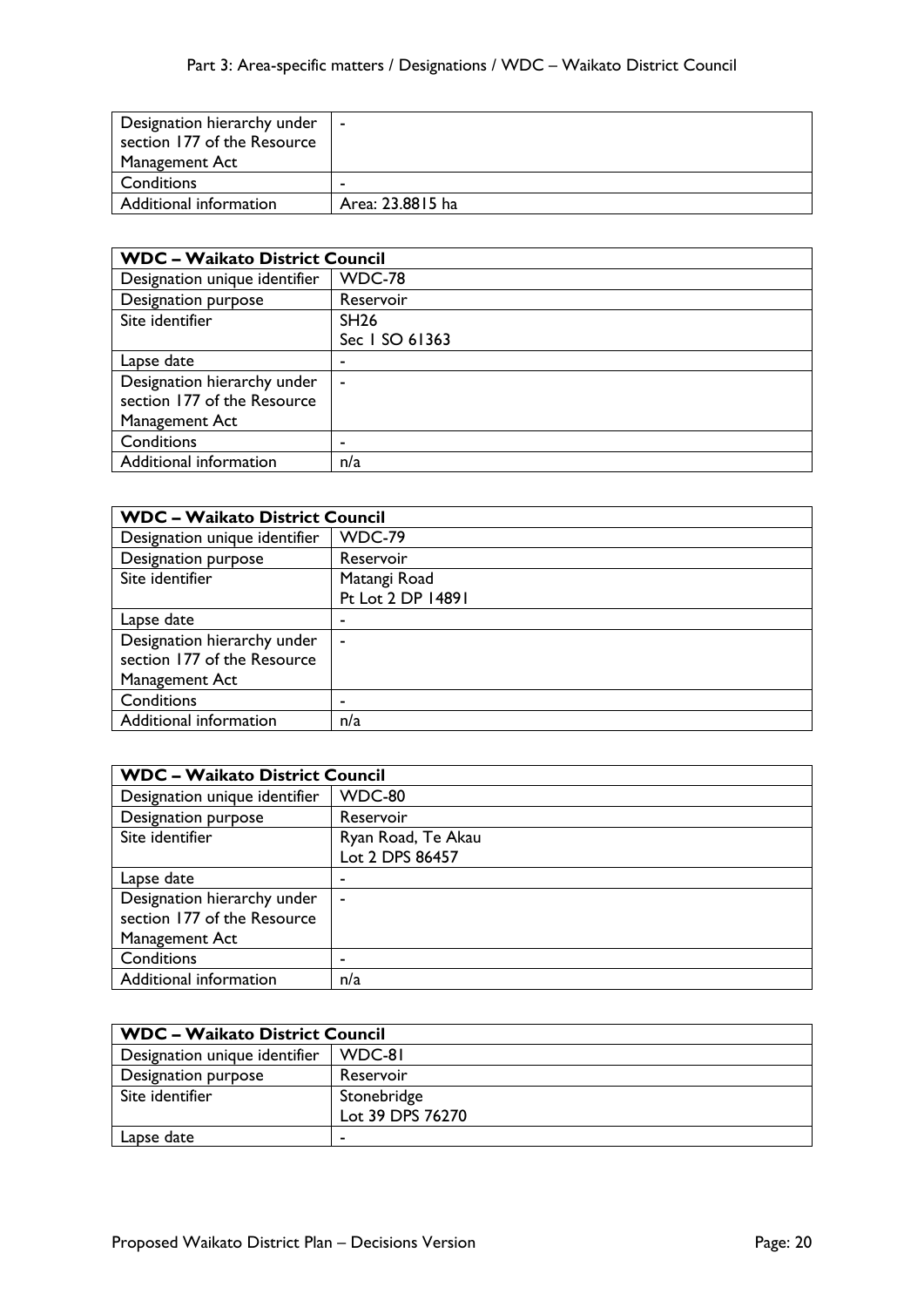| Designation hierarchy under | $\blacksquare$ |
|-----------------------------|----------------|
| section 177 of the Resource |                |
| Management Act              |                |
| Conditions                  |                |
| Additional information      | n/a            |

| <b>WDC - Waikato District Council</b> |                            |
|---------------------------------------|----------------------------|
| Designation unique identifier         | WDC-82                     |
| Designation purpose                   | Reservoir                  |
| Site identifier                       | Springhill Road            |
|                                       | Allot 177 Whangamarino Psh |
| Lapse date                            | ۰                          |
| Designation hierarchy under           | ٠                          |
| section 177 of the Resource           |                            |
| Management Act                        |                            |
| Conditions                            | -                          |
| Additional information                | n/a                        |

| <b>WDC - Waikato District Council</b> |                               |
|---------------------------------------|-------------------------------|
| Designation unique identifier         | WDC-83                        |
| Designation purpose                   | Reservoir                     |
| Site identifier                       | Te Kauwhata Road              |
|                                       | Pt Sec 94 Blk XV Maramarua SD |
| Lapse date                            |                               |
| Designation hierarchy under           | $\overline{\phantom{a}}$      |
| section 177 of the Resource           |                               |
| Management Act                        |                               |
| Conditions                            |                               |
| Additional information                | Area: 3.306m <sup>2</sup>     |

| <b>WDC - Waikato District Council</b> |                                  |
|---------------------------------------|----------------------------------|
| Designation unique identifier         | WDC-84                           |
| Designation purpose                   | Reservoir                        |
| Site identifier                       | Hampton Downs<br>Lot 2 DPS 70094 |
| Lapse date                            | ٠                                |
| Designation hierarchy under           | $\blacksquare$                   |
| section 177 of the Resource           |                                  |
| Management Act                        |                                  |
| Conditions                            | ۰                                |
| Additional information                | n/a                              |

| <b>WDC - Waikato District Council</b> |                       |
|---------------------------------------|-----------------------|
| Designation unique identifier         | WDC-85                |
| Designation purpose                   | Reservoir (Western B) |
| Site identifier                       | Churchill East Road   |
|                                       | Lot 4 DPS 85071       |
| Lapse date                            |                       |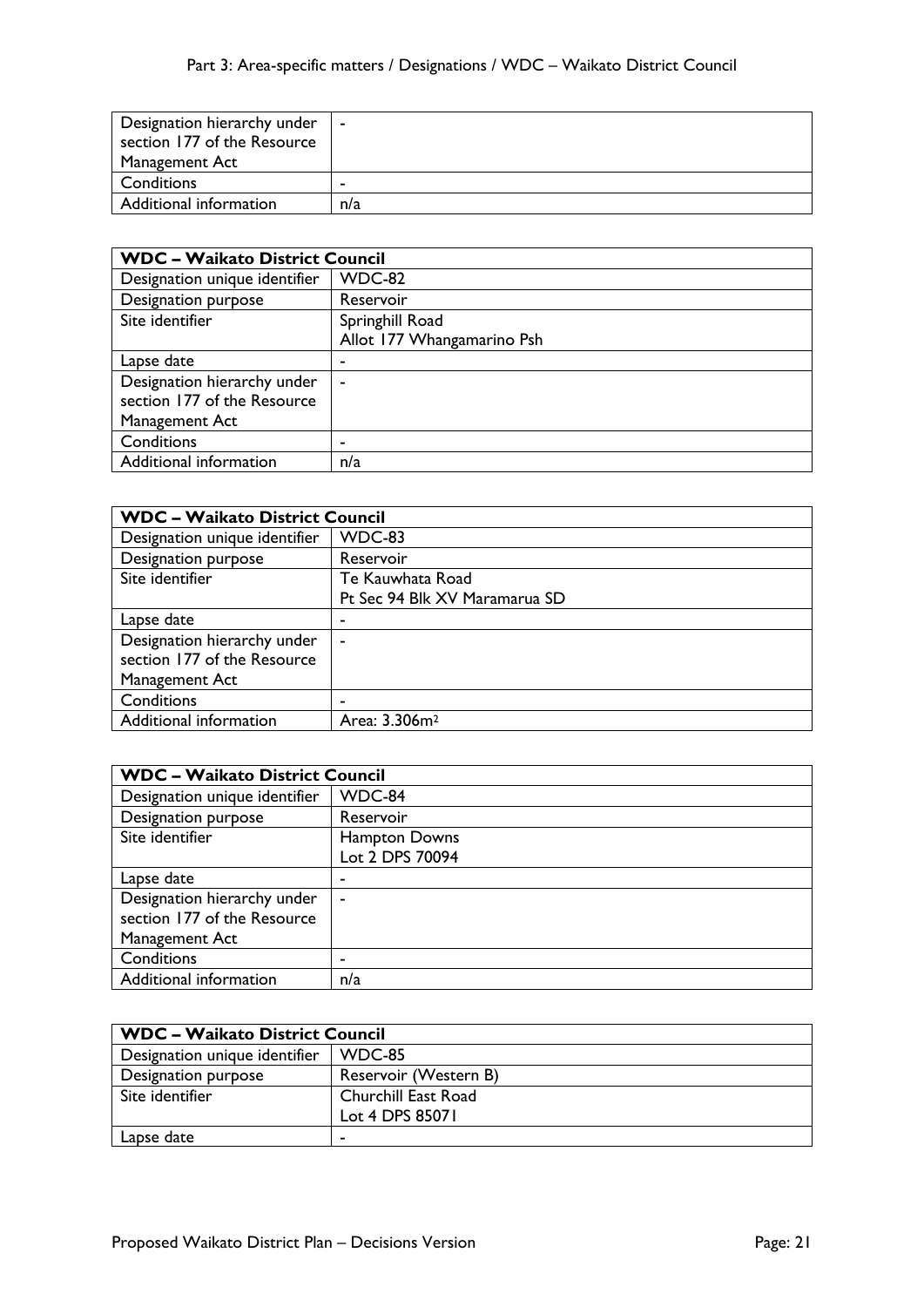| Designation hierarchy under | $\blacksquare$ |
|-----------------------------|----------------|
| section 177 of the Resource |                |
| Management Act              |                |
| Conditions                  |                |
| Additional information      | n/a            |

| <b>WDC - Waikato District Council</b> |                             |
|---------------------------------------|-----------------------------|
| Designation unique identifier         | WDC-86                      |
| Designation purpose                   | <b>Wastewater Treatment</b> |
| Site identifier                       | Island Block Road, Meremere |
|                                       | Lot 1 DPS 47624             |
| Lapse date                            | -                           |
| Designation hierarchy under           | ٠                           |
| section 177 of the Resource           |                             |
| Management Act                        |                             |
| Conditions                            | ٠                           |
| Additional information                | Area: 1.8389 ha             |

| <b>WDC - Waikato District Council</b> |                          |
|---------------------------------------|--------------------------|
| Designation unique identifier         | <b>WDC-87</b>            |
| Designation purpose                   | Road                     |
| Site identifier                       | Annebrook Road, Tamahere |
|                                       | Lot 2 DPS 66336          |
| Lapse date                            |                          |
| Designation hierarchy under           |                          |
| section 177 of the Resource           |                          |
| Management Act                        |                          |
| Conditions                            |                          |
| Additional information                | Area: 0.620 ha           |

| <b>WDC - Waikato District Council</b> |                                                               |
|---------------------------------------|---------------------------------------------------------------|
| Designation unique identifier         | WDC-88                                                        |
| Designation purpose                   | Road                                                          |
| Site identifier                       | <b>Birchwood Lane Tamahere</b>                                |
|                                       | Part Lot 2 DPS 64513, Lot 2 DPS 35942, Lot 1 DPS 89272, Lot 8 |
|                                       | DPS 10663, Lot 7 DPS 10663, Pt Lot 6 DPS 10663, Lot 5 DPS     |
|                                       | 10663, Lot 3 DPS 338673, Lot 4 DPS 10663, Lot 2, DPS 350681;  |
|                                       | Lot   DPS 84204, Part Sec   SO 57307, Lot   DPS 86849, Lot    |
|                                       | DPS 10480, Lot 2 DPS 10480, Lot 2 DP 350681, Lot 2 DP 388529, |
|                                       | Lot 2 DP 378240, Lot 4 DP 378240, Lot4-5 DP 409878            |
| Lapse date                            |                                                               |
| Designation hierarchy under           |                                                               |
| section 177 of the Resource           |                                                               |
| Management Act                        |                                                               |
| Conditions                            |                                                               |
| Additional information                | $n/a$ :                                                       |

| <b>WDC - Waikato District Council</b>  |                                      |
|----------------------------------------|--------------------------------------|
| Designation unique identifier   WDC-89 |                                      |
| Designation purpose                    | Raglan Museum and Information Centre |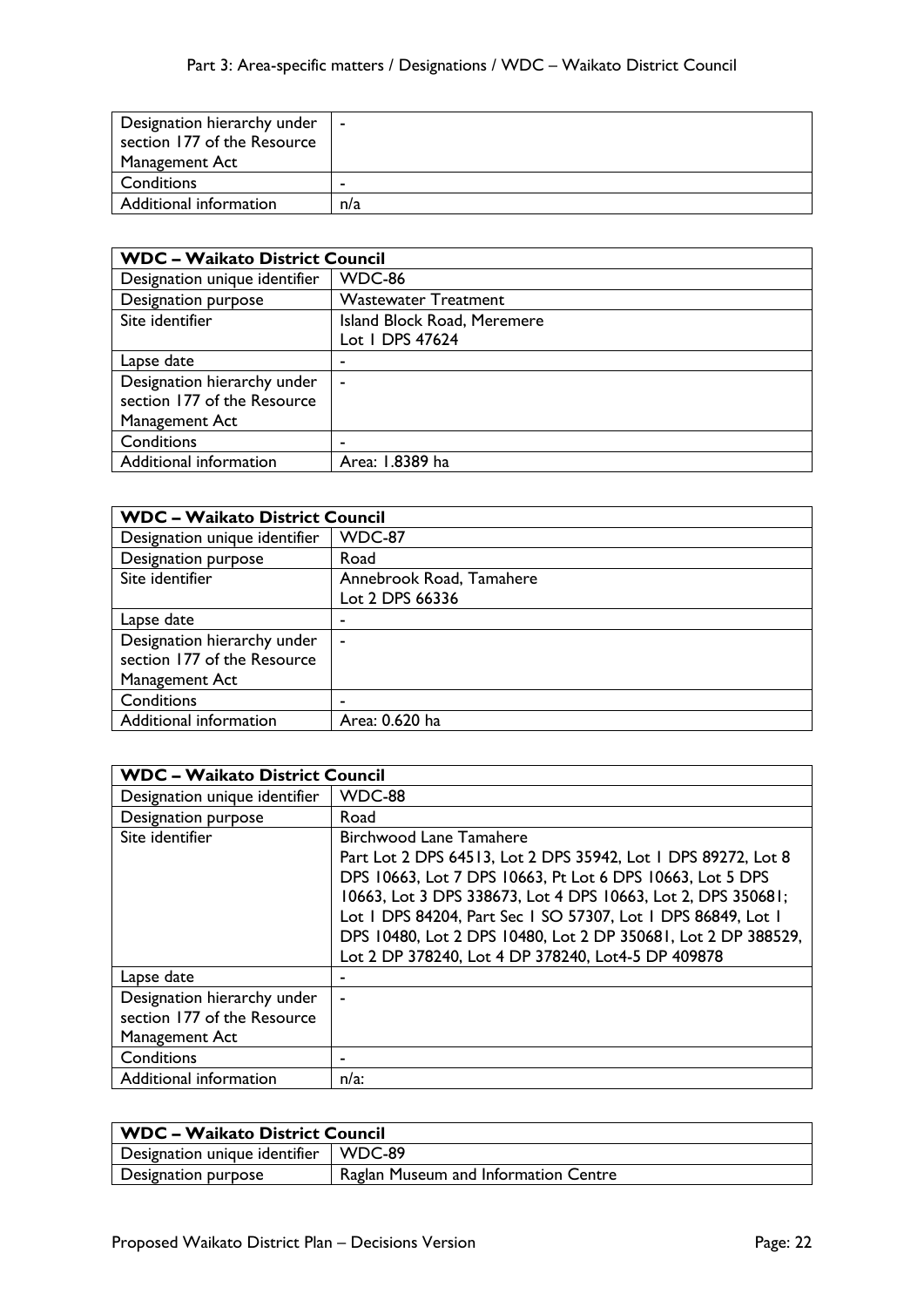| Site identifier             | Wainui Road, Raglan<br>Sec 1 SO 351001 |
|-----------------------------|----------------------------------------|
| Lapse date                  |                                        |
| Designation hierarchy under | $\sim$                                 |
| section 177 of the Resource |                                        |
| Management Act              |                                        |
| Conditions                  | -                                      |
| Additional information      | Area: 0.3747 ha                        |

| <b>WDC - Waikato District Council</b> |                                                               |
|---------------------------------------|---------------------------------------------------------------|
| Designation unique identifier         | WDC-90                                                        |
| Designation purpose                   | Tamahere East-West Link Road                                  |
| Site identifier                       | Birchwood Lane, Tamahere                                      |
|                                       | Pt Lot 3 DPS 16075 (SA45D/5), Pt Lot 2 DPS 75496 (SA57C/491), |
|                                       | Lot 4 DP 343339 (177772), Pt Lot 12 DPS 15157 (SA46A/75)      |
| Lapse date                            | ۰                                                             |
| Designation hierarchy under           | ۰                                                             |
| section 177 of the Resource           |                                                               |
| Management Act                        |                                                               |
| Conditions                            |                                                               |
| Additional information                | Area: 18,350m <sup>2</sup>                                    |

| <b>WDC - Waikato District Council</b> |                                                             |
|---------------------------------------|-------------------------------------------------------------|
| Designation unique identifier         | WDC-91                                                      |
| Designation purpose                   | <b>Water Reservoir</b>                                      |
| Site identifier                       | 33 Old Taupiri Road, Hopuhopu                               |
|                                       | Allotment 541 Pepepe Parish and Allotment 386-390 Komakorau |
|                                       | Parish Comprised in CFR SA57C/456                           |
| Lapse date                            | ٠                                                           |
| Designation hierarchy under           | ۰                                                           |
| section 177 of the Resource           |                                                             |
| Management Act                        |                                                             |
| Conditions                            |                                                             |
| Additional information                | n/a                                                         |

| <b>WDC - Waikato District Council</b> |                               |
|---------------------------------------|-------------------------------|
| Designation unique identifier         | <b>WDC-92</b>                 |
| Designation purpose                   | Waterworks                    |
| Site identifier                       | Buckland Road, Tuakau         |
|                                       | Lot I DP 40252 CT NA 1123/202 |
| Lapse date                            | ٠                             |
| Designation hierarchy under           |                               |
| section 177 of the Resource           |                               |
| Management Act                        |                               |
| Conditions                            | -                             |
| Additional information                | n/a                           |

| WDC – Waikato District Council         |                   |
|----------------------------------------|-------------------|
| Designation unique identifier   WDC-93 |                   |
| Designation purpose                    | Contaminated Site |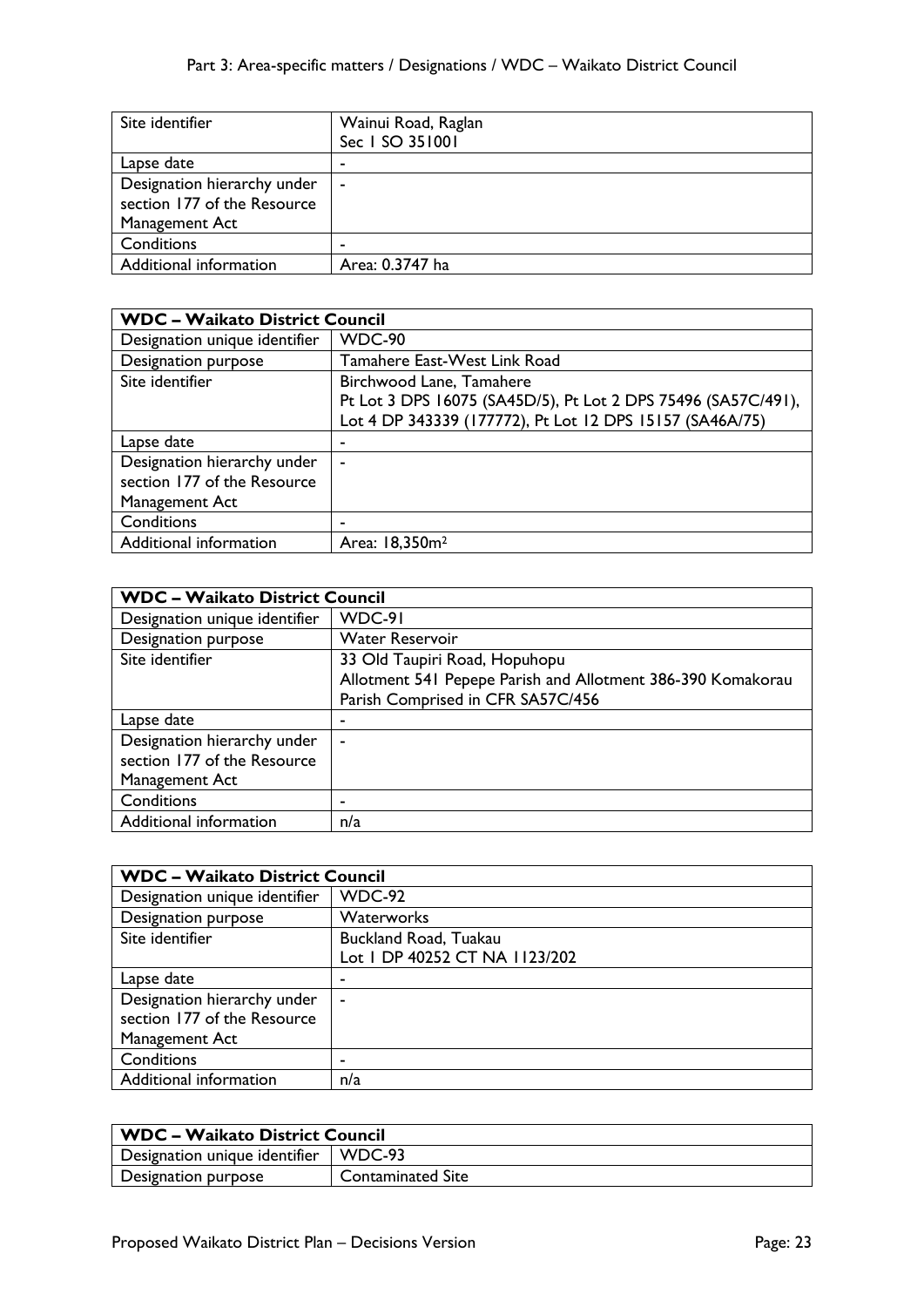| Site identifier                                            | Elbow Road, Aka Aka<br>Lot 3 DP 69751, Part Lot 1 DP 43100, Lot 2 DP 362220 & Lot 2<br><b>DP 84027</b> |
|------------------------------------------------------------|--------------------------------------------------------------------------------------------------------|
| Lapse date                                                 |                                                                                                        |
| Designation hierarchy under<br>section 177 of the Resource | ۰                                                                                                      |
| Management Act                                             |                                                                                                        |
| Conditions                                                 |                                                                                                        |
| Additional information                                     | n/a                                                                                                    |

| <b>WDC - Waikato District Council</b> |                                                              |
|---------------------------------------|--------------------------------------------------------------|
| Designation unique identifier         | <b>WDC-94 [</b>                                              |
| Designation purpose                   | <b>Contaminated Site</b>                                     |
| Site identifier                       | Parker Lane, Buckland                                        |
|                                       | Lot   DP 143271, Lot 2 DP 149792, Lot   DP 439925 & Lot   DP |
|                                       | 149792                                                       |
| Lapse date                            |                                                              |
| Designation hierarchy under           | ۰                                                            |
| section 177 of the Resource           |                                                              |
| Management Act                        |                                                              |
| Conditions                            |                                                              |
| Additional information                | n/a                                                          |

| <b>WDC - Waikato District Council</b> |                                            |
|---------------------------------------|--------------------------------------------|
| Designation unique identifier         | <b>WDC-95</b>                              |
| Designation purpose                   | <b>Water Reservoir</b>                     |
| Site identifier                       | 471A Razorback Road, Bombay                |
|                                       | Part Lot 123 SO 55522, Mangatawhiri Parish |
| Lapse date                            |                                            |
| Designation hierarchy under           | ۰                                          |
| section 177 of the Resource           |                                            |
| Management Act                        |                                            |
| Conditions                            |                                            |
| Additional information                | Area: 1,045m <sup>2</sup>                  |

| <b>WDC - Waikato District Council</b> |                              |
|---------------------------------------|------------------------------|
| Designation unique identifier         | WDC-96                       |
| Designation purpose                   | <b>Water Reservoir</b>       |
| Site identifier                       | 113 Harrisville Road, Tuakau |
|                                       | Lot   DP 10461               |
| Lapse date                            | -                            |
| Designation hierarchy under           | $\overline{\phantom{a}}$     |
| section 177 of the Resource           |                              |
| Management Act                        |                              |
| Conditions                            |                              |
| Additional information                | Area: 810m <sup>2</sup>      |

| WDC – Waikato District Council         |                 |
|----------------------------------------|-----------------|
| Designation unique identifier   WDC-97 |                 |
| Designation purpose                    | Water Reservoir |